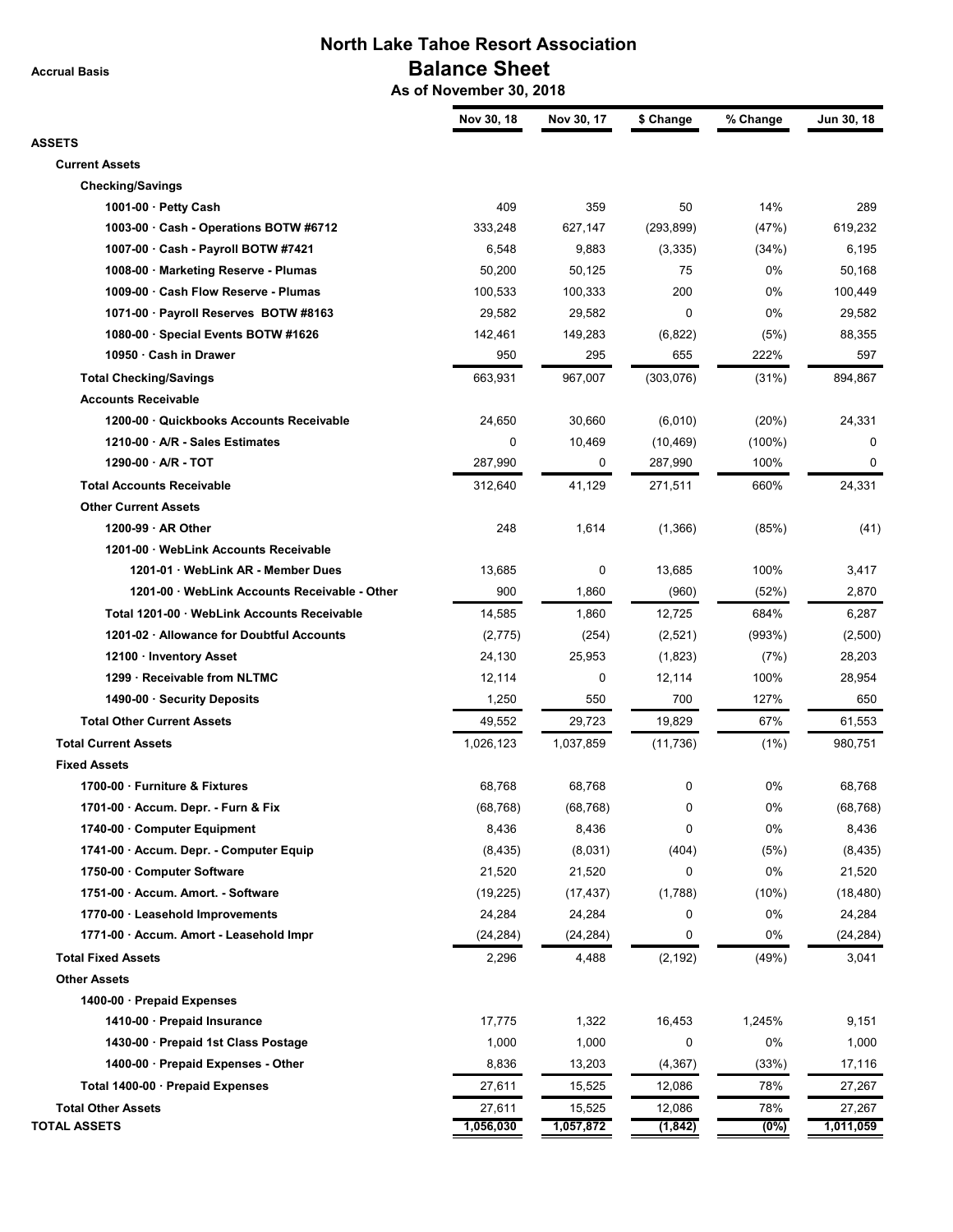**Accrual Basis**

## **North Lake Tahoe Resort Association Balance Sheet**

 **As of November 30, 2018**

|                                                 | Nov 30, 18 | Nov 30, 17 | \$ Change  | % Change  | Jun 30, 18 |
|-------------------------------------------------|------------|------------|------------|-----------|------------|
| <b>LIABILITIES &amp; EQUITY</b>                 |            |            |            |           |            |
| <b>Liabilities</b>                              |            |            |            |           |            |
| <b>Current Liabilities</b>                      |            |            |            |           |            |
| <b>Accounts Payable</b>                         |            |            |            |           |            |
| 2000-00 · Accounts Payable                      | 49,264     | 33,294     | 15,970     | 48%       | 42,156     |
| <b>Total Accounts Payable</b>                   | 49,264     | 33,294     | 15,970     | 48%       | 42,156     |
| <b>Credit Cards</b>                             |            |            |            |           |            |
| 2080-00 · Bank of the West - Master Cards       |            |            |            |           |            |
| 2080-02 · MC 6765 Jason                         | 0          | 60         | (60)       | $(100\%)$ | 15         |
| 2080-04 · MC_5968_Ronald                        | 0          | 45         | (45)       | $(100\%)$ | 126        |
| 2080-05 · MC_2107_Greg                          | 0          | 45         | (45)       | $(100\%)$ |            |
| 2080-06 · MC_5288_Emily                         | 0          | 627        | (627)      | $(100\%)$ | 0          |
| 2080-10 · MC_9495_AI                            | 0          | 512        | (512)      | $(100\%)$ | 180        |
| 2080-11 · MC_3978_Amber                         | 0          | 665        | (665)      | $(100\%)$ | 3,070      |
| 2080-12 · MC_3960_Natalie                       | 0          | 577        | (577)      | $(100\%)$ | 0          |
| 2080-13 · MC_6903_Cindy                         | 0          | 82         | (82)       | $(100\%)$ | 2,430      |
| 2080-14 · MC_6193_Daphne                        | 0          | 0          | 0          | 0%        | 83         |
| Total 2080-00 · Bank of the West - Master Cards | 0          | 2,613      | (2,613)    | $(100\%)$ | 5,904      |
| <b>Total Credit Cards</b>                       | 0          | 2,613      | (2,613)    | $(100\%)$ | 5,904      |
| <b>Other Current Liabilities</b>                |            |            |            |           |            |
| 21000 · Salaries/Wages/Payroll Liabilit         |            |            |            |           |            |
| 2100-00 · Salaries / Wages Payable              | 22,362     | 38,973     | (16, 611)  | (43%)     | 36,870     |
| 2101-00 · Incentive Payable                     | 25,082     | 39,365     | (14, 283)  | (36%)     | 43,384     |
| 2102-00 · Commissions Payable                   | 3,986      | 4,839      | (853)      | (18%)     | 4,698      |
| 2120-00 · Empl. Federal Tax Payable             | 9,686      | 3,118      | 6,568      | 211%      | 3,072      |
| $2175-00 \cdot 401$ (k) Plan                    | 5,427      | 1,559      | 3,868      | 248%      | 1,157      |
| 2180-00 · Estimated PTO Liability               | 49,004     | 74,725     | (25, 721)  | (34%)     | 49,004     |
| Total 21000 · Salaries/Wages/Payroll Liabilit   | 115,547    | 162,579    | (47, 032)  | (29%)     | 138,185    |
| 2190-00 · Sales and Use Tax Payable             |            |            |            |           |            |
| 2195-00 · Use Tax Payable                       | 26         | 0          | 26         | 100%      | 853        |
| 25500 · * Sales Tax Payable                     | 1,240      | 636        | 604        | 95%       | 1,941      |
| 2190-00 · Sales and Use Tax Payable - Other     | 36         | 0          | 36         | 100%      | 0          |
| Total 2190-00 · Sales and Use Tax Payable       | 1,302      | 636        | 666        | 105%      | 2,794      |
| 2250-00 · Accrued Expenses                      | 1,339      | 0          | 1,339      | 100%      | 49,521     |
| 2400-60 · Deferred Revenue- Member Dues         | 37,046     | 24,958     | 12,088     | 48%       | 67,000     |
| 2500-00 · Deferred Revenue - TMBC               | 599        | 0          | 599        | 100%      | 56,979     |
| 2651-00 · Deferred Rev - Conference             | 4,904      | 6,417      | (1, 513)   | (24%)     | 535        |
| 2700-00 · Deferred Rev. County                  | 350,305    | 0          | 350,305    | 100%      | 0          |
| $2800-00 \cdot$ Suspense                        | 4,067      | (186)      | 4,253      | 2,287%    | 4,202      |
| 2900-00 · Due To/From County of Placer          | 5,160      | 220,746    | (215, 586) | (98%)     | 229,432    |
| <b>Total Other Current Liabilities</b>          | 520,269    | 415,150    | 105,119    | 25%       | 548,648    |
| <b>Total Current Liabilities</b>                | 569,533    | 451,057    | 118,476    | 26%       | 596,708    |
| <b>Total Liabilities</b>                        | 569,533    | 451,057    | 118,476    | 26%       | 596,708    |
| Equity                                          |            |            |            |           |            |
| 32000 · Unrestricted Net Assets                 | (11,669)   | (8, 754)   | (2,915)    | (33%)     | (6, 430)   |
| 3300-11 Designated Marketing Reserve            | 275,755    | 256,830    | 18,925     | 7%        | 275,755    |
| 3301 · Cash Flow Reserve                        | 100,248    | 100,048    | 200        | 0%        | 100,248    |
|                                                 |            |            |            |           |            |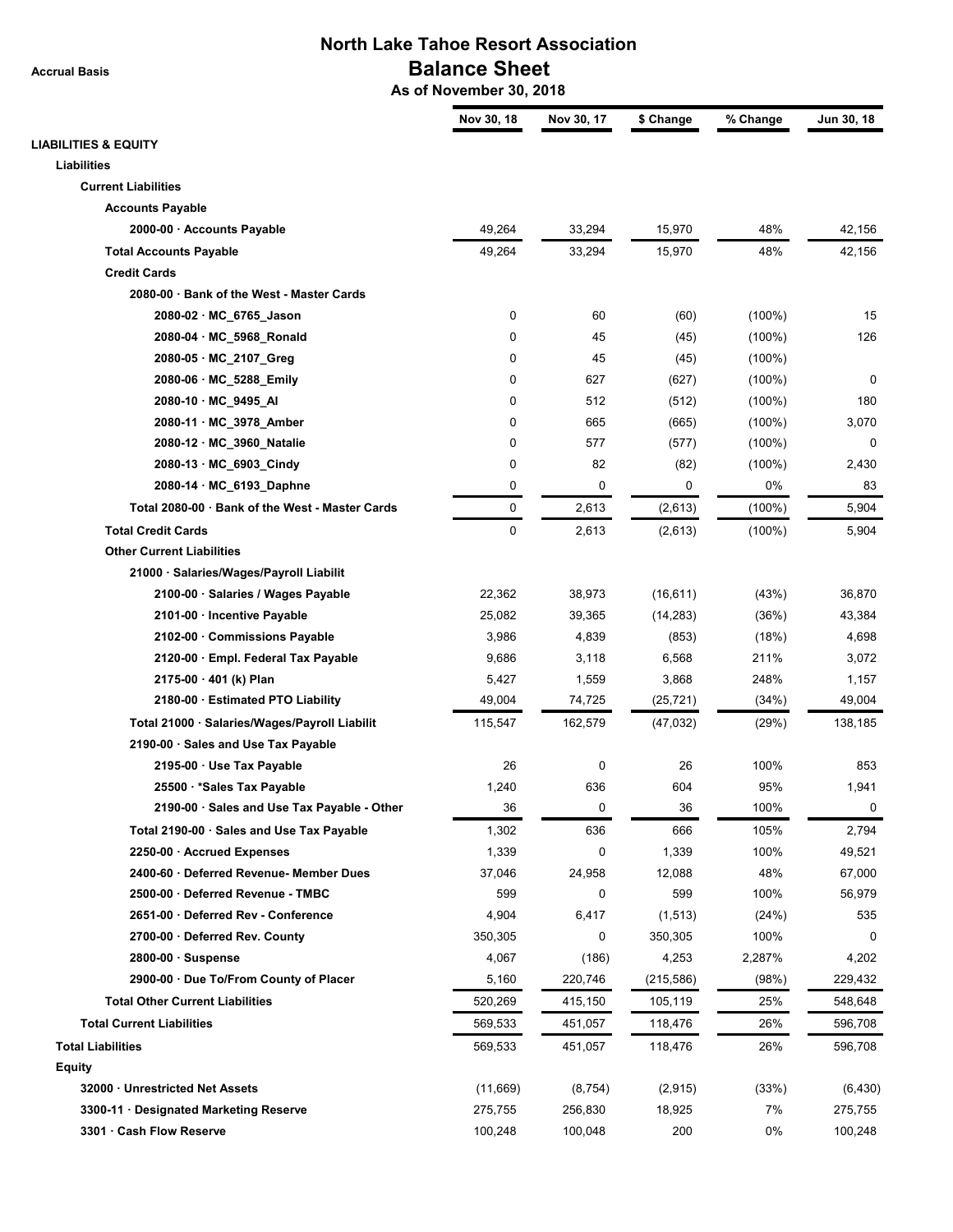**Accrual Basis**

## **North Lake Tahoe Resort Association Balance Sheet**

 **As of November 30, 2018**

|                                       | Nov 30, 18 | Nov 30, 17 | \$ Change  | % Change | Jun 30, 18 |
|---------------------------------------|------------|------------|------------|----------|------------|
| 3302 · Marketing Cash Reserve         | 50.018     | 50,018     |            | 0%       | 50,018     |
| Net Income                            | 72.139     | 208.672    | (136,533)  | (65%)    | (5,239)    |
| <b>Total Equity</b>                   | 486.491    | 606.814    | (120, 323) | (20%)    | 414.352    |
| <b>TOTAL LIABILITIES &amp; EQUITY</b> | 1.056.024  | 1.057.871  | (1, 847)   | (0%)     | 1,011,060  |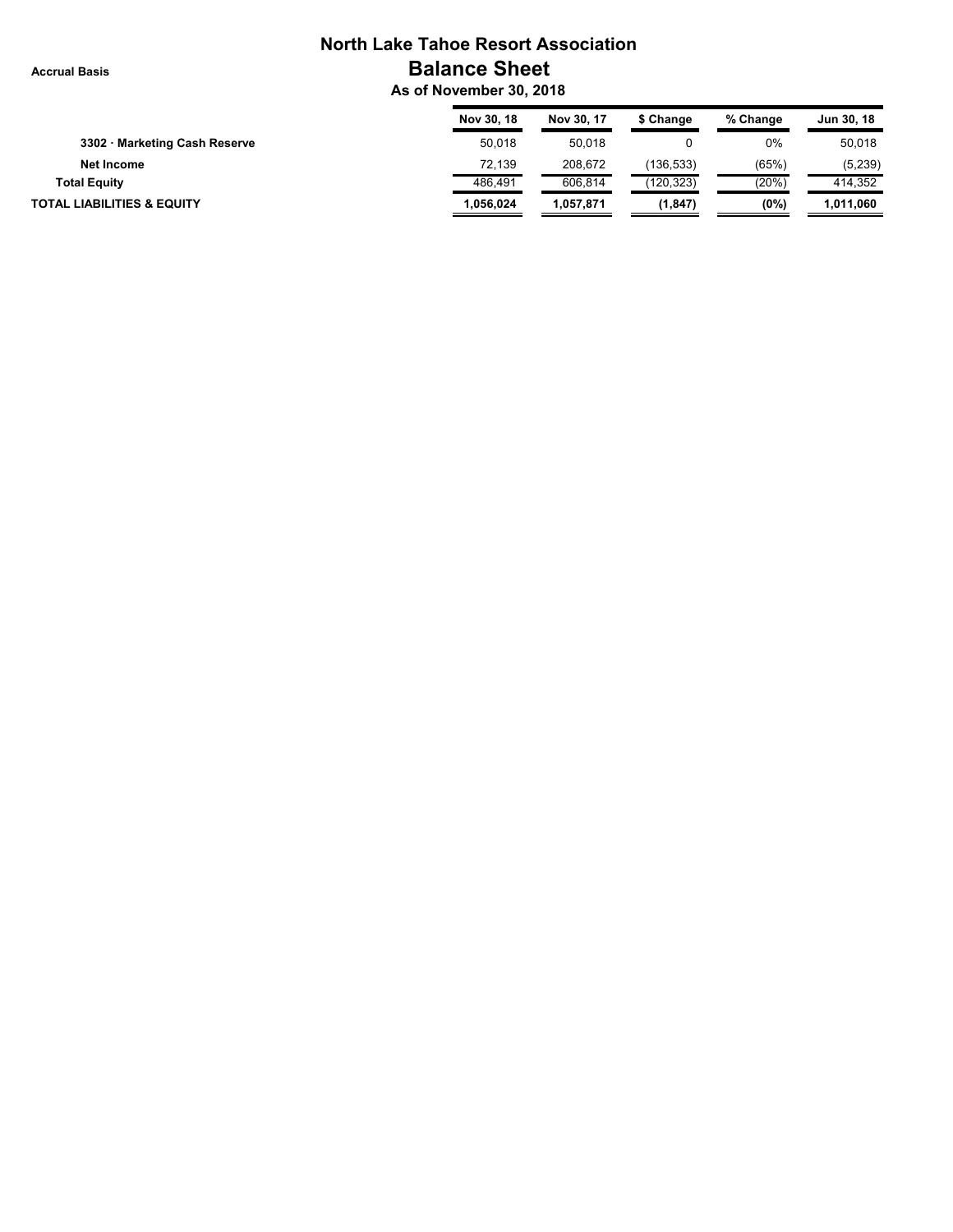### North Lake Tahoe Resort Association Profit & Loss Accrual Basis July through November 2018

Jul - Nov 18 Jul - Nov 17 \$ Change % Change Ordinary Income/Expense Income 4050-00 · County of Placer TOT Funding 1,609,947.51 1,648,528.00 -38,580.49 -2.3% 4200-00 · Membership Dues 55,366.09 57,039.73 -1,673.64 -2.9% 4201-00 · New Member Fees 6.00 · 275.00 · 275.00 · 275.00 · 275.00 · 275.00 · 275.00 · 275.00 · 275.00 · 275.00 4205-00 · Conference Dues 4,262.48 4,583.35 -320.87 -7.0% 4250-00 · Revenues-Membership Activities 4250-02 · Chamber Events 526.75 53.00 473.75 893.9% 4250-03 · Summer/Winter Rec Luncheon 2,622.30 3,409.44 -787.14 -23.1% 4251-00 · Tues AM Breakfast Club 2,701.82 1,369.40 1,332.42 97.3% 4250-00 · Revenues-Membership Activities - Other 3,394.81 1,119.95 2,274.86 203.1% Total 4250-00 · Revenues-Membership Activities  $9,245.68$   $5,951.79$   $3,293.89$   $55.3\%$ 4252-00 · Sponsorships 600.00 0.00 600.00 100.0% 4253-00 · Revenue- Other **6.00 6.00 6.00 6.00 6.00 6.00 6.00** 4350-00 · Special Events (Marketing)  $0.00$  77,627.73 -77,627.73 -100.0% 4600-00 · Commissions 4601-00 · Commissions - South Shore 8,618.18 1,780.00 6,838.18 384.2% 4600-00 · Commissions - Other 27,369.89 45,889.61 -18,519.72 -40.4% Total 4600-00 · Commissions 47,669.07 47,669.61 -11,681.54 -24.5% 46000 · Merchandise Sales 4502-00 · Non-Retail VIC income 2,344.36 7,287.45 -4,943.09 -67.8% 46000 · Merchandise Sales - Other 15.30 · 15.304.57 15.304.57 15.304.57 15.30% Total 46000 · Merchandise Sales 60,965.01 50,603.53 10,361.48 20.5% 1,776,380.84 1,892,078.74 -115,697.90 -6.1% -6.1% -6.1% -6.1% -6.1% -1,776,380.84 -1,892,078.74 Gross Profit 1,776,380.84 1,892,078.74 -115,697.90 -6.1% Expense 5000-00 · Salaries & Wages 5010-00 · Sales Commissions 12,031.98 6,823.54 5,208.44 76.3% <br>5020-00 · P/R - Tay Expense 31.627.29 36.312.96 4.685.67 1.12.9% 5020-00 · P/R - Tax Expense 20 · 21,627.29 36,312.96 · 4,685.67 5030-00 · P/R - Health Insurance Expense 49,958.48 40,294.49 9,663.99 24.0% 5040-00 · P/R - Workmans Comp 3,284.50 3,813.80 -529.30 -13.9% 50**60-00 · 401 (k)** 16,968.59 16,968.59 15,887.71 1,080.88 6.8%<br>5070-00 · Other Benefits and Expenses 1,545.80 1,244.43 301.37 24.2% 5070-00 · Other Benefits and Expenses 5000-00 · Salaries & Wages - Other 433,172.86 437,710.53 -4,537.67 -1.0% Total 5000-00 · Salaries & Wages 6.502.04 548,589.50 542,087.46 6,502.04 1.2% 5100-00 · Rent 5110-00 · Utilities 4,978.90 4,574.51 404.39 8.8% 5140-00 · Repairs & Maintenance 925.87 836.05 89.82 10.7%  $5150-00$   $\cdot$  Office - Cleaning 5100-00 · Rent - Other 63,826.00 62,327.00 1,499.00 2.4% Total 5100-00 · Rent 1.6% 1.153.21 1.6% 1.153.21 1.6% 1.153.21 1.6% 1.153.21 1.6% 5310-00 · Telephone 5320-00 · Telephone 14,971.72 11,682.19 3,289.53 28.2% 5350-00 · Internet 25.00 25.00 0.00 0.0% Total 5310-00 · Telephone 14,996.72 11,707.19 3,289.53 28.1% 5420-00 · Mail - USPS 5480-00 · Mail - Fed Ex 53.65 53.65 53.65 120.54 -66.89 -55.5% 5420-00 · Mail - USPS - Other 1,314.75 1,283.00 31.75 2.5% Total 5420-00 · Mail - USPS 1,368.40 1,368.40 1,403.54 -35.14 -2.5% 5510-00 · Insurance/Bonding 2,676.96 4,533.80 -1,856.84 -41.0% 5520-00 · Supplies 5525-00 · Supplies- Computer <\$1000 3,203.87 1,070.19 2,133.68 199.4%  $5520-00 \cdot$  Supplies - Other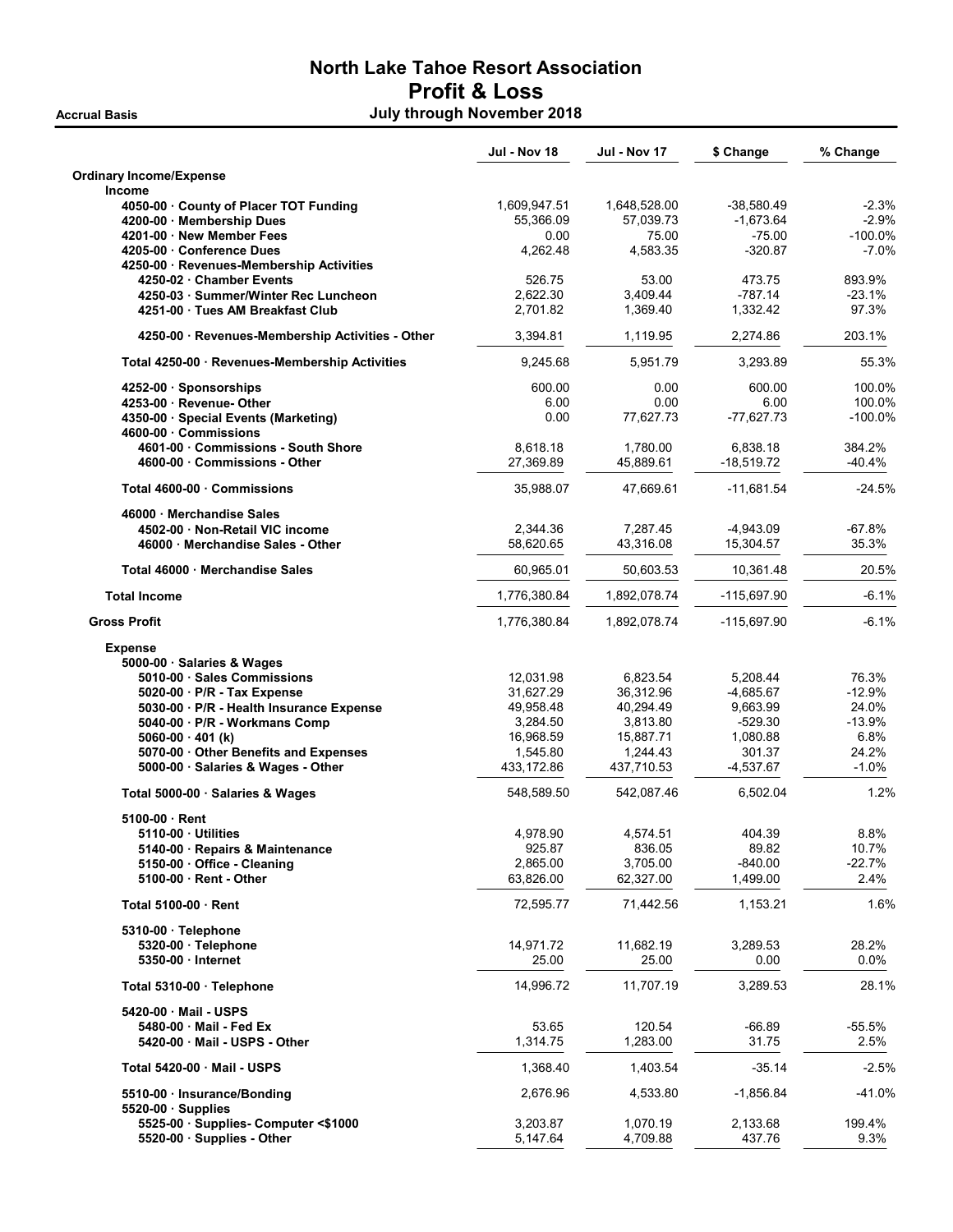## North Lake Tahoe Resort Association Profit & Loss Accrual Basis **Accrual Basis Accrual Basis Accrual Basis Accrual Basis Accrual Basis Accrual Basis Accrual Basis**

|                                           | <b>Jul - Nov 18</b> | <b>Jul - Nov 17</b> | \$ Change     | % Change   |
|-------------------------------------------|---------------------|---------------------|---------------|------------|
| Total 5520-00 · Supplies                  | 8,351.51            | 5,780.07            | 2,571.44      | 44.5%      |
| 5610-00 Depreciation                      | 745.30              | 1,098.42            | $-353.12$     | $-32.2%$   |
| 5700-00 · Equipment Support & Maintenance | 649.95              | 6.171.64            | $-5,521.69$   | $-89.5%$   |
| 5710-00 · Taxes, Licenses & Fees          | 4,155.85            | 5,874.15            | $-1,718.30$   | $-29.3%$   |
| 5740-00 · Equipment Rental/Leasing        | 5,234.43            | 6,679.87            | $-1,445.44$   | $-21.6%$   |
| 5800-00 · Training Seminars               | 2,277.72            | 2,143.96            | 133.76        | 6.2%       |
| 5815 · Training Video Series              | 0.00                | 408.00              | $-408.00$     | -100.0%    |
| 5830-00 Commission Due to Third Party     | 0.00                | 765.00              | $-765.00$     | $-100.0%$  |
| 5850-00 Artist of Month - Commissions     | 1,894.35            | 2,588.90            | $-694.55$     | $-26.8%$   |
| 5900-00 Professional Fees                 |                     |                     |               |            |
| 5910-00 · Professional Fees - Attorneys   | 840.00              | 5,820.00            | $-4,980.00$   | -85.6%     |
| 5920-00 Professional Fees - Accountant    | 21,000.00           | 16,715.00           | 4,285.00      | 25.6%      |
| 5921-00 Professional Fees - Other         |                     | 32,156.25           |               | $-100.0%$  |
|                                           | 0.00                |                     | $-32,156.25$  |            |
| Total 5900-00 Professional Fees           | 21,840.00           | 54,691.25           | -32,851.25    | $-60.1%$   |
| 5940-00 · Research & Planning Membership  | 0.00                | 3,000.00            | $-3,000.00$   | $-100.0%$  |
| 5941-00 · Research & Planning             | 5,000.00            | 2,266.25            | 2,733.75      | 120.6%     |
| $6020-00$ · Programs                      |                     |                     |               |            |
| 6016-00 · Special Event Partnership       | 0.00                | 14,500.00           | $-14,500.00$  | $-100.0\%$ |
| 6018-00 · Business Assoc. Grants          | 0.00                | 10,000.00           | $-10,000.00$  | $-100.0%$  |
| Total 6020-00 $\cdot$ Programs            | 0.00                | 24,500.00           | $-24,500.00$  | $-100.0%$  |
| $6420-00$ Events                          |                     |                     |               |            |
| 6420-01 · Sponsorships                    |                     |                     |               |            |
| 6023-00 · Autumn Food & Wine              | 34,277.57           | 109,771.83          | $-75,494.26$  | $-68.8%$   |
| 6421-04 · Broken Arrow Skyrace            | 20,000.00           | 0.00                | 20,000.00     | 100.0%     |
| $6421-06$ · Spartan                       | 254,000.00          | 254,000.00          | 0.00          | $0.0\%$    |
| 6421-08 · Tough Mudder                    | 8,000.00            | 0.00                | 8,000.00      | 100.0%     |
| 6421-09 Wanderlust                        | 0.00                | 4,042.80            | $-4,042.80$   | $-100.0%$  |
| 6421-10 WinterWonderGrass - Tahoe         | 47.47               | 15,000.00           | $-14,952.53$  | $-99.7%$   |
| 6421-14 Tahoe Trail 100                   | 0.00                | 5,000.00            | $-5,000.00$   | $-100.0%$  |
| Total 6420-01 · Sponsorships              | 316,325.04          | 387,814.63          | -71,489.59    | $-18.4%$   |
| 6421-00 · New Event Development           | 0.00                | 1,064.13            | $-1,064.13$   | $-100.0%$  |
| 6422-00 · Event Media                     |                     |                     |               |            |
| 6422-03 · Human Powered Sports Campaign   | 0.00                | 73.77               | $-73.77$      | $-100.0\%$ |
| Total 6422-00 Event Media                 | 0.00                | 73.77               | $-73.77$      | $-100.0\%$ |
| 6424-00 Event Operation Expenses          | 2,514.28            | 0.00                | 2,514.28      | 100.0%     |
| Total 6420-00 Events                      | 318,839.32          | 388,952.53          | $-70, 113.21$ | $-18.0%$   |
| 6423-00 · Membership Activities           |                     |                     |               |            |
| 6435-00 · Shop Local Event                | 0.00                | 50.95               | $-50.95$      | $-100.0%$  |
| 6436-00 Membership - Wnt/Sum Rec Lunch    | 3,469.45            | 2,716.40            | 753.05        | 27.7%      |
| 6437-00 · Tuesday Morning Breakfast Club  | 1,632.00            | 1,809.00            | $-177.00$     | $-9.8%$    |
| 6441-00 · Membership - Miscellaneous Exp  | 59.65               | 0.00                | 59.65         | 100.0%     |
| 6442-00 Public Relations/Website          | 6,551.22            | 1,398.45            | 5,152.77      | 368.5%     |
| 6444-00 Trades                            | 0.00                | 835.00              | $-835.00$     | $-100.0\%$ |
| 6423-00 Membership Activities - Other     | 1,787.64            | 16.55               | 1,771.09      | 10,701.5%  |
| Total 6423-00 · Membership Activities     | 13,499.96           | 6,826.35            | 6,673.61      | 97.8%      |
| 6490-00 Classified Ads                    | 0.00                | 50.00               | $-50.00$      | $-100.0%$  |
| 6701-00 · Market Study Reports/Research   | 0.00                | 807.50              | $-807.50$     | $-100.0%$  |
| 6730-00 · Marketing Cooperative/Media     | 608,263.00          | 471,606.00          | 136,657.00    | 29.0%      |
| 6742-00 · Non-NLT Co-Op Marketing Program | 13,759.10           | 9,476.88            | 4,282.22      | 45.2%      |
| 6743-00 · BACC Marketing Programs         |                     |                     |               |            |
| 6743-01 · Shop Local                      | 6,681.69            | 770.65              | 5,911.04      | 767.0%     |
| 6743-03 Touch Lake Tahoe                  | 0.00                | 7,602.50            | $-7,602.50$   | $-100.0%$  |
| 6743-05 · Peak Your Adventure             | 1,450.00            | 0.00                | 1,450.00      | 100.0%     |
|                                           |                     |                     |               |            |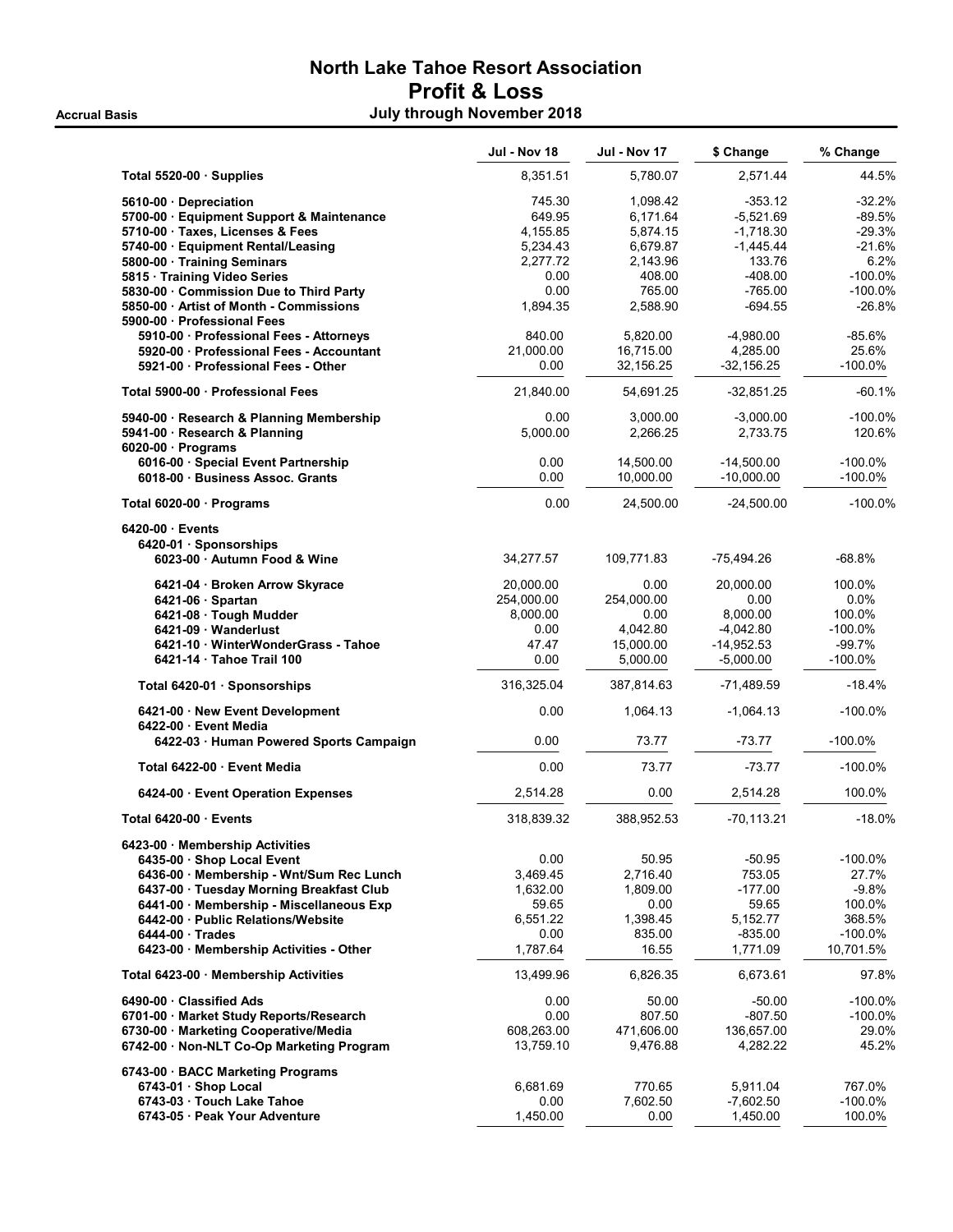## North Lake Tahoe Resort Association Profit & Loss Accrual Basis **Accrual Basis Accrual Basis Accrual Basis Accrual Basis Accrual Basis Accrual Basis Accrual Basis**

|                                             | <b>Jul - Nov 18</b> | <b>Jul - Nov 17</b> | \$ Change   | % Change  |
|---------------------------------------------|---------------------|---------------------|-------------|-----------|
| Total 6743-00 · BACC Marketing Programs     | 8,131.69            | 8.373.15            | $-241.46$   | $-2.9%$   |
| 8100-00 Cost of Goods Sold                  |                     |                     |             |           |
| 51100 Freight and Shipping Costs            | 758.60              | 519.12              | 239.48      | 46.1%     |
| 52500 Purchase Discounts                    | $-40.22$            | $-620.80$           | 580.58      | 93.5%     |
| 59900 · POS Inventory Adjustments           | 31.61               | 472.25              | $-440.64$   | $-93.3%$  |
| 8100-00 Cost of Goods Sold - Other          | 31,347.77           | 24,940.73           | 6,407.04    | 25.7%     |
| Total 8100-00 Cost of Goods Sold            | 32,097.76           | 25,311.30           | 6.786.46    | 26.8%     |
| 8200-00 Associate Relations                 | 903.44              | 484.24              | 419.20      | 86.6%     |
| 8300-00 · Board Functions                   | 4.779.63            | 5.730.43            | $-950.80$   | $-16.6%$  |
| 8500-00 Credit Card Fees                    | 3.055.69            | 2.752.73            | 302.96      | 11.0%     |
| 8700-00 Automobile Expenses                 | 2.397.14            | 1.891.28            | 505.86      | 26.8%     |
| 8750-00 Meals/Meetings                      | 1.210.66            | 1.203.24            | 7.42        | 0.6%      |
| 8810-00 Dues & Subscriptions                | 2.756.75            | 3,875.40            | $-1,118.65$ | $-28.9%$  |
| 8910-00 Travel                              | 0.00                | 943.55              | $-943.55$   | $-100.0%$ |
| 8920-00 Bad Debt                            | 4,286.72            | 8,096.00            | $-3,809.28$ | $-47.1%$  |
| <b>Total Expense</b>                        | 1,704,357.32        | 1,683,522.64        | 20,834.68   | 1.2%      |
| <b>Net Ordinary Income</b>                  | 72,023.52           | 208,556.10          | -136,532.58 | $-65.5%$  |
| <b>Other Income/Expense</b><br>Other Income |                     |                     |             |           |
| 4700-00 Revenues- Interest & Investment     | 115.80              | 115.58              | 0.22        | 0.2%      |
| <b>Total Other Income</b>                   | 115.80              | 115.58              | 0.22        | 0.2%      |
| <b>Net Other Income</b>                     | 115.80              | 115.58              | 0.22        | 0.2%      |
| Net Income                                  | 72,139.32           | 208,671.68          | -136,532.36 | $-65.4%$  |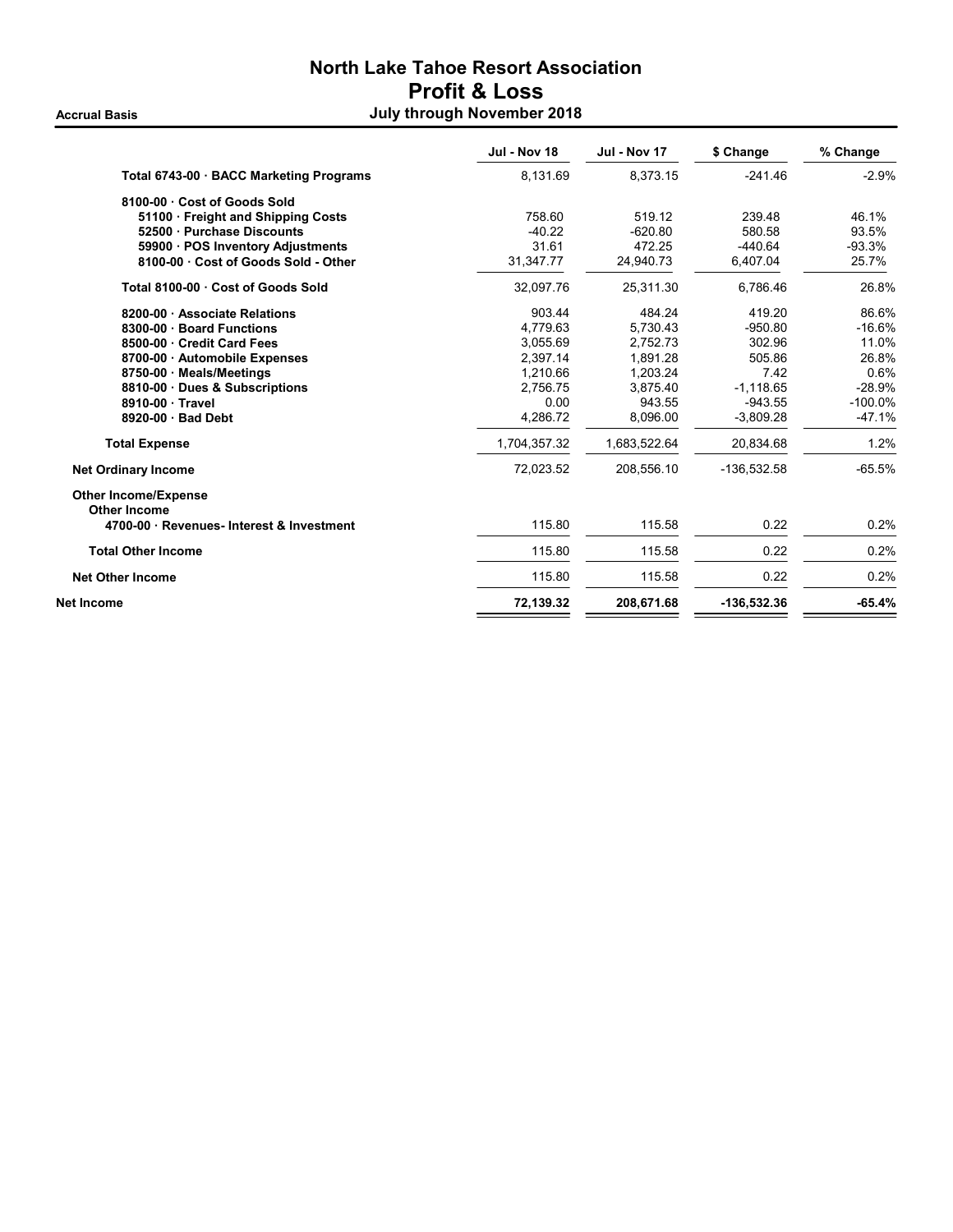| <b>Accrual Basis</b>                                                                                                                                                                                                                                                                |                                                                | <b>All Departments</b>                                  |                                                              |                                                                   |                                                                  |                                                                             |                                                                      |
|-------------------------------------------------------------------------------------------------------------------------------------------------------------------------------------------------------------------------------------------------------------------------------------|----------------------------------------------------------------|---------------------------------------------------------|--------------------------------------------------------------|-------------------------------------------------------------------|------------------------------------------------------------------|-----------------------------------------------------------------------------|----------------------------------------------------------------------|
|                                                                                                                                                                                                                                                                                     | Nov 18                                                         | <b>Budget</b>                                           | \$ Over Budget                                               | Jul - Nov 18                                                      | <b>YTD Budget</b>                                                | \$ Over Budget                                                              | Annual Bud                                                           |
| <b>Ordinary Income/Expense</b>                                                                                                                                                                                                                                                      |                                                                |                                                         |                                                              |                                                                   |                                                                  |                                                                             |                                                                      |
| Income<br>4050-00 County of Placer TOT Funding<br>4200-00 · Membership Dues<br>4205-00 · Conference Dues                                                                                                                                                                            | 280,072<br>11,322<br>596                                       | 280,127<br>10,600<br>825                                | (55)<br>722<br>(229)                                         | 1,609,948<br>55,366<br>4,262                                      | 1,653,714<br>53,000<br>4,125                                     | (43, 766)<br>2,366<br>137                                                   | 3.793.727<br>128,000<br>9,900                                        |
| 4250-00 · Revenues-Membership Activities<br>4250-01 · Community Awards                                                                                                                                                                                                              |                                                                |                                                         |                                                              |                                                                   |                                                                  |                                                                             |                                                                      |
| 4250-04 · Silent Auction                                                                                                                                                                                                                                                            | 0<br>$\mathbf 0$                                               | 0                                                       | $\Omega$<br>$\Omega$                                         | 0<br>0                                                            | 0<br>0                                                           | 0<br>0                                                                      | 19,000                                                               |
| 4250-05 · Sponsorships<br>4250-01 Community Awards - Other                                                                                                                                                                                                                          | 0                                                              | 0<br>0                                                  | 0                                                            | 0                                                                 | 0                                                                | 0                                                                           | 13,000<br>18,000                                                     |
| Total 4250-01 · Community Awards                                                                                                                                                                                                                                                    | 0                                                              | 0                                                       | $\mathbf 0$                                                  | 0                                                                 | $\mathbf 0$                                                      | $\mathbf 0$                                                                 | 50,000                                                               |
| 4250-02 · Chamber Events                                                                                                                                                                                                                                                            | 464                                                            | 208                                                     | 256                                                          | 527                                                               | 1,044                                                            | (517)                                                                       | 2,500                                                                |
| 4250-03 · Summer/Winter Rec Luncheon<br>4251-00 · Tues AM Breakfast Club                                                                                                                                                                                                            | $\Omega$                                                       | $\Omega$                                                | $\Omega$                                                     | 2,622                                                             | 4,000                                                            | (1, 378)                                                                    | 8,000                                                                |
| 4251-01 · Tues AM Breakfast Club Sponsors<br>4251-00 · Tues AM Breakfast Club - Other                                                                                                                                                                                               | 0<br>1,045                                                     | 0<br>580                                                | $\Omega$<br>465                                              | 0<br>2,702                                                        | 1,050<br>2,900                                                   | (1,050)<br>(198)                                                            | 3,050<br>6,960                                                       |
| Total 4251-00 · Tues AM Breakfast Club                                                                                                                                                                                                                                              | 1,045                                                          | 580                                                     | 465                                                          | 2,702                                                             | 3,950                                                            | (1, 248)                                                                    | 10,010                                                               |
| 4250-00 · Revenues-Membership Activities - Other                                                                                                                                                                                                                                    | 2,335                                                          | 0                                                       | 2,335                                                        | 3,395                                                             | 0                                                                | 3,395                                                                       | $\pmb{0}$                                                            |
| Total 4250-00 · Revenues-Membership Activities                                                                                                                                                                                                                                      | 3,844                                                          | 788                                                     | 3,056                                                        | 9,246                                                             | 8,994                                                            | 252                                                                         | 70,510                                                               |
| 4252-00 · Sponsorships<br>4253-00 · Revenue-Other                                                                                                                                                                                                                                   | 600<br>$\mathbf 0$                                             | $\mathbf 0$                                             | 600                                                          | 600<br>6                                                          | 0                                                                | 600                                                                         | 0                                                                    |
| 4600-00 Commissions<br>4601-00 Commissions - South Shore                                                                                                                                                                                                                            | 201                                                            | 1,667                                                   | (1, 466)                                                     | 8,618                                                             | 8,331                                                            | 287                                                                         | 20,000                                                               |
| 4600-00 · Commissions - Other                                                                                                                                                                                                                                                       | 5,413                                                          | 2,500                                                   | 2,913                                                        | 27,370                                                            | 12,500                                                           | 14,870                                                                      | 30,000                                                               |
| Total 4600-00 · Commissions                                                                                                                                                                                                                                                         | 5,614                                                          | 4,167                                                   | 1,447                                                        | 35,988                                                            | 20,831                                                           | 15,157                                                                      | 50,000                                                               |
| 46000 · Merchandise Sales<br>4502-00 · Non-Retail VIC income<br>46000 · Merchandise Sales - Other                                                                                                                                                                                   | 48<br>7,587                                                    | 500<br>3,500                                            | (452)<br>4,087                                               | 2,344<br>58,621                                                   | 6,000<br>43,500                                                  | (3,656)<br>15,121                                                           | 9,500<br>95,000                                                      |
| Total 46000 · Merchandise Sales                                                                                                                                                                                                                                                     | 7,635                                                          | 4,000                                                   | 3,635                                                        | 60,965                                                            | 49,500                                                           | 11,465                                                                      | 104,500                                                              |
| <b>Total Income</b>                                                                                                                                                                                                                                                                 | 309,683                                                        | 300,507                                                 | 9,176                                                        | 1,776,381                                                         | 1,790,164                                                        | (13, 783)                                                                   | 4,156,637                                                            |
| <b>Gross Profit</b>                                                                                                                                                                                                                                                                 | 309,683                                                        | 300,507                                                 | 9,176                                                        | 1,776,381                                                         | 1,790,164                                                        | (13, 783)                                                                   | 4,156,637                                                            |
| <b>Expense</b>                                                                                                                                                                                                                                                                      |                                                                |                                                         |                                                              |                                                                   |                                                                  |                                                                             |                                                                      |
| 5000-00 · Salaries & Wages<br>5010-00 · Sales Commissions<br>5020-00 $\cdot$ P/R - Tax Expense<br>5030-00 · P/R - Health Insurance Expense<br>5040-00 · P/R - Workmans Comp<br>5060-00 $\cdot$ 401 (k)<br>5070-00 Other Benefits and Expenses<br>5000-00 · Salaries & Wages - Other | 2,367<br>5,397<br>12,034<br>$\Omega$<br>3,179<br>197<br>87,634 | 633<br>6,960<br>11,058<br>956<br>3,539<br>586<br>87,783 | 1,734<br>(1, 563)<br>976<br>(956)<br>(360)<br>(389)<br>(149) | 12,032<br>31,627<br>49,958<br>3,285<br>16,969<br>1,546<br>433,173 | 3,169<br>37,306<br>55,284<br>5,081<br>18,159<br>2,927<br>450,637 | 8,863<br>(5,679)<br>(5,326)<br>(1,797)<br>(1, 190)<br>(1, 381)<br>(17, 464) | 7,600<br>86,761<br>132,690<br>11,845<br>43,048<br>7,029<br>1,068,067 |
| Total 5000-00 · Salaries & Wages                                                                                                                                                                                                                                                    | 110,808                                                        | 111,515                                                 | (707)                                                        | 548,590                                                           | 572,563                                                          | (23, 974)                                                                   | 1,357,040                                                            |
| $5100-00 \cdot$ Rent                                                                                                                                                                                                                                                                |                                                                |                                                         |                                                              |                                                                   |                                                                  |                                                                             |                                                                      |
| $5110-00 \cdot$ Utilities<br>5140-00 · Repairs & Maintenance<br>5150-00 · Office - Cleaning<br>5100-00 · Rent - Other                                                                                                                                                               | 989<br>881<br>550<br>12,614                                    | 1,028<br>3,902<br>800<br>12,957                         | (39)<br>(3,021)<br>(250)<br>(343)                            | 4,979<br>926<br>2,865<br>63,826                                   | 4,745<br>19,507<br>4,321<br>64,769                               | 234<br>(18, 581)<br>(1,456)<br>(943)                                        | 12,191<br>46,850<br>10,444<br>155,468                                |
| Total 5100-00 · Rent                                                                                                                                                                                                                                                                | 15,033                                                         | 18,687                                                  | (3,654)                                                      | 72,596                                                            | 93,342                                                           | (20, 746)                                                                   | 224,953                                                              |
| 5310-00 · Telephone<br>5320-00 · Telephone                                                                                                                                                                                                                                          | 2,894                                                          | 2,129                                                   | 765                                                          | 14,972                                                            | 10,645                                                           | 4,327                                                                       | 25,548                                                               |
| 5350-00 · Internet<br>5310-00 · Telephone - Other                                                                                                                                                                                                                                   | 0<br>0                                                         | 461                                                     | (461)                                                        | 25<br>0                                                           | 2,308                                                            | (2,308)                                                                     | 5,535                                                                |
| Total 5310-00 · Telephone                                                                                                                                                                                                                                                           | 2,894                                                          | 2,590                                                   | 304                                                          | 14,997                                                            | 12,953                                                           | 2,044                                                                       | 31,083                                                               |
| 5420-00 Mail - USPS<br>5480-00 Mail Fed Ex<br>5420-00 · Mail - USPS - Other                                                                                                                                                                                                         | $\pmb{0}$                                                      | $\mathbf 0$                                             | $\mathsf 0$<br>449                                           | 54                                                                | 0                                                                | 54                                                                          | 0                                                                    |
| Total 5420-00 · Mail - USPS                                                                                                                                                                                                                                                         | 774<br>774                                                     | 325<br>325                                              | 449                                                          | 1,315<br>1,368                                                    | 1,928<br>1,928                                                   | (613)<br>(560)                                                              | 5,203<br>5,203                                                       |
| 5510-00 · Insurance/Bonding                                                                                                                                                                                                                                                         | 681                                                            | 485                                                     | 196                                                          | 2,677                                                             | 2,743                                                            | (66)                                                                        | 6,138                                                                |
| $5520-00 \cdot$ Supplies                                                                                                                                                                                                                                                            |                                                                |                                                         |                                                              |                                                                   |                                                                  |                                                                             |                                                                      |
| 5525-00 · Supplies- Computer <\$1000<br>5520-00 · Supplies - Other                                                                                                                                                                                                                  | 575<br>760                                                     | 2,625<br>1,650                                          | (2,050)<br>(890)                                             | 3,204<br>5,148                                                    | 4,925<br>8,943                                                   | (1, 721)<br>(3,795)                                                         | 7,600<br>21,493                                                      |
| Total 5520-00 · Supplies                                                                                                                                                                                                                                                            | 1,336                                                          | 4,275                                                   | (2,939)                                                      | 8,352                                                             | 13,868                                                           | (5, 516)                                                                    | 29,093                                                               |
| 5610-00 · Depreciation<br>5700-00 · Equipment Support & Maintenance<br>5710-00 · Taxes, Licenses & Fees                                                                                                                                                                             | 149<br>10<br>864                                               | 177<br>1,116<br>1,050                                   | (28)<br>(1, 106)<br>(186)                                    | 745<br>650<br>4,156                                               | 890<br>5,588<br>5,451                                            | (145)<br>(4,938)<br>(1,295)                                                 | 2,129<br>13,412<br>12,951                                            |
| 5740-00 · Equipment Rental/Leasing                                                                                                                                                                                                                                                  | 22<br>669                                                      | 1,478                                                   | (1, 456)                                                     | 5,234                                                             | 7,380                                                            | (2, 146)                                                                    | 17,726                                                               |
| 5800-00 · Training Seminars<br>5850-00 · Artist of Month - Commissions                                                                                                                                                                                                              | 1,396                                                          | 1,817<br>458                                            | (1, 148)<br>938                                              | 2,278<br>1,894                                                    | 7,331<br>2,294                                                   | (5,053)<br>(400)                                                            | 16,450<br>5,500                                                      |
| 5900-00 · Professional Fees<br>5910-00 · Professional Fees - Attorneys<br>5920-00 · Professional Fees - Accountant<br>5921-00 · Professional Fees - Other                                                                                                                           | 0<br>0<br>0                                                    | 750<br>$\Omega$<br>1,916                                | (750)<br>0<br>(1,916)                                        | 840<br>21,000<br>0                                                | 3,750<br>25,000<br>11,459                                        | (2,910)<br>(4,000)<br>(11, 459)                                             | 9,000<br>25,000<br>26,000                                            |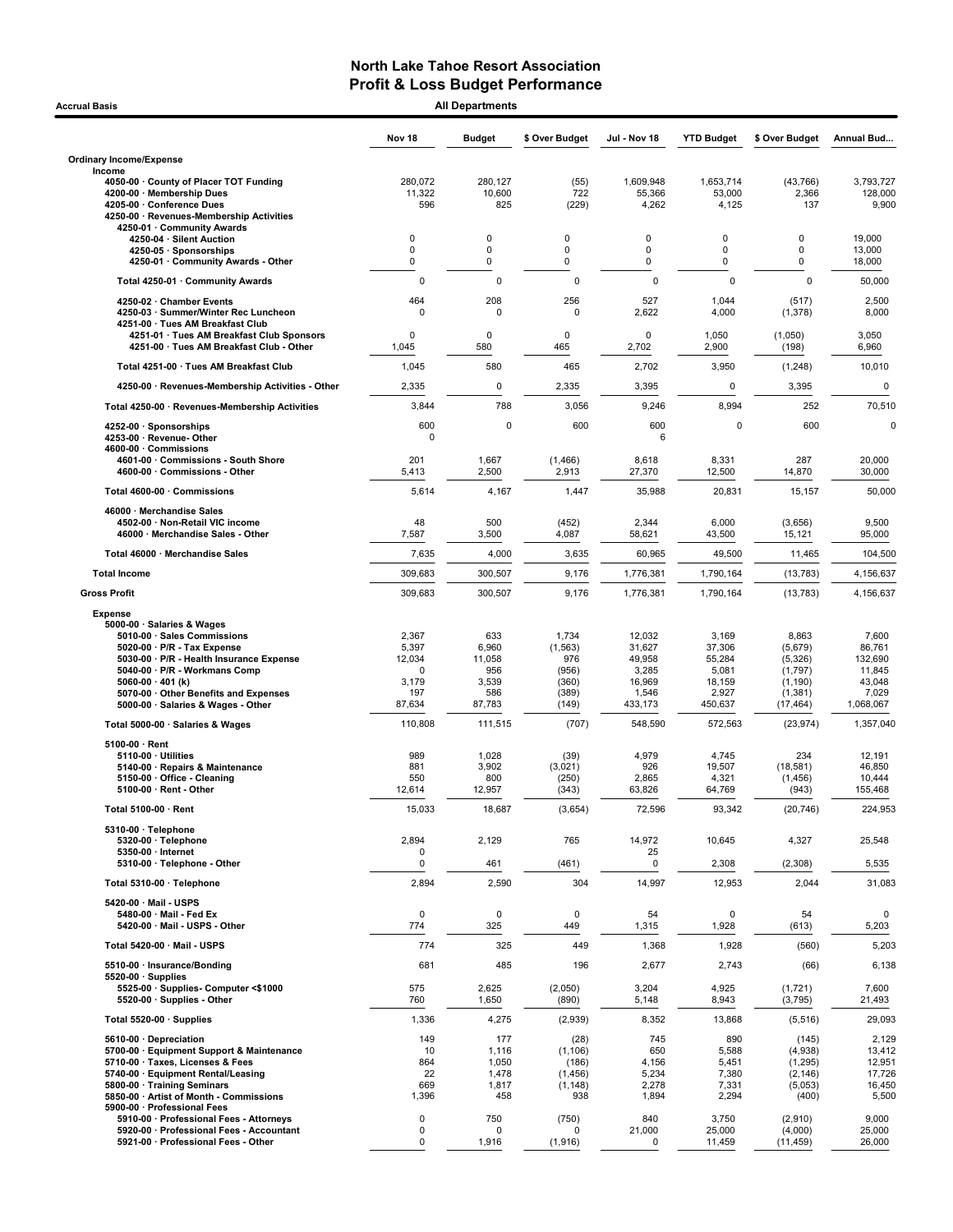**Accrual Basis** 

| <b>All Departments</b> |  |
|------------------------|--|

|                                                                                      | <b>Nov 18</b>          | <b>Budget</b>              | \$ Over Budget        | Jul - Nov 18          | <b>YTD Budget</b>          | \$ Over Budget        | Annual Bud                 |
|--------------------------------------------------------------------------------------|------------------------|----------------------------|-----------------------|-----------------------|----------------------------|-----------------------|----------------------------|
| Total 5900-00 · Professional Fees                                                    | $\pmb{0}$              | 2,666                      | (2,666)               | 21,840                | 40,209                     | (18, 369)             | 60,000                     |
| 5941-00 · Research & Planning                                                        | $\mathbf 0$            | 0                          | $\Omega$              | 5,000                 | 2,500                      | 2,500                 | 5,000                      |
| $6020-00 \cdot$ Programs<br>6016-00 · Special Event Partnership                      | 0                      | 0                          | $\Omega$              | 0                     | 0                          | $\Omega$              | 50,000                     |
| 6018-00 · Business Assoc. Grants                                                     | 0                      | 0                          | 0                     | 0                     | 10,000                     | (10,000)              | 30,000                     |
| Total 6020-00 · Programs                                                             | $\mathbf 0$            | $\pmb{0}$                  | $\Omega$              | $\mathbf 0$           | 10,000                     | (10,000)              | 80,000                     |
| 6420-00 · Events<br>6420-01 · Sponsorships                                           |                        |                            |                       |                       |                            |                       |                            |
| 6023-00 · Autumn Food & Wine                                                         | 3,880                  | 0                          | 3,880                 | 34,278                | 37,375                     | (3,097)               | 37,375                     |
| 6421-01 · 4th of July Fireworks<br>6421-04 · Broken Arrow Skyrace                    | $\mathbf 0$<br>20,000  | 0<br>0                     | $\mathbf 0$<br>20,000 | $\mathbf 0$<br>20,000 | 0<br>0                     | 0<br>20,000           | 20,300<br>20,000           |
| 6421-05 · No Barriers                                                                | n                      | 0                          | n                     | O                     | 0                          | n                     | 12,400                     |
| 6421-06 · Spartan<br>6421-07 · Tahoe Lacrosse Tournament                             | (4,000)<br>$\mathbf 0$ | 0<br>0                     | (4,000)<br>$\Omega$   | 254.000<br>$\Omega$   | 254,500<br>0               | (500)<br><sup>0</sup> | 254,500<br>5,000           |
| 6421-08 · Tough Mudder<br>6421-09 · Wanderlust                                       | 0<br>$\mathbf 0$       | 0<br>0                     | 0<br>0                | 8,000<br>$\mathbf 0$  | 0<br>$\Omega$              | 8,000<br>0            | 35,550<br>37,700           |
| 6421-10 · WinterWonderGrass - Tahoe                                                  | $\mathbf 0$            | 0                          | 0                     | 47                    | $\mathbf 0$                | 47                    | 19,400                     |
| 6421-16 · Mountain Travel Symposium                                                  | 0                      |                            |                       | $\mathbf 0$           |                            |                       | 5,000                      |
| Total 6420-01 · Sponsorships                                                         | 19,880<br>$\mathbf 0$  | 0<br>2,750                 | 19,880                | 316,325<br>0          | 291,875                    | 24,450<br>(13,750)    | 447,225<br>58,000          |
| 6421-00 · New Event Development<br>6424-00 · Event Operation Expenses                | 293                    | 667                        | (2,750)<br>(374)      | 2,514                 | 13,750<br>3,333            | (819)                 | 8,000                      |
| Total 6420-00 · Events                                                               | 20,173                 | 3,417                      | 16,756                | 318,839               | 308,958                    | 9,881                 | 513,225                    |
| 6423-00 · Membership Activities                                                      |                        |                            |                       |                       |                            |                       |                            |
| 6434-00 · Community Awards Dinner<br>6436-00 · Membership - Wnt/Sum Rec Lunch        | 0<br>275               | 0<br>$\mathbf 0$           | $\mathbf 0$<br>275    | 0<br>3,469            | $\mathbf 0$<br>2,500       | 0<br>969              | 27,500<br>5,000            |
| 6437-00 · Tuesday Morning Breakfast Club<br>6441-00 · Membership - Miscellaneous Exp | 0<br>$\Omega$          | 650                        | (650)                 | 1,632<br>60           | 2,600                      | (968)                 | 7,150                      |
| 6442-00 · Public Relations/Website<br>6423-00 · Membership Activities - Other        | 2,116<br>558           | 344<br>0                   | 1,772<br>558          | 6,551<br>1,788        | 3,220<br>0                 | 3,331<br>1,788        | 5,628<br>$\mathbf 0$       |
| Total 6423-00 Membership Activities                                                  | 2,949                  | 994                        | 1,955                 | 13,500                | 8,320                      | 5,180                 | 45,278                     |
| 6730-00 · Marketing Cooperative/Media                                                | 121,652                | 121,652                    | $\Omega$              | 608,263               | 608,259                    | $\overline{4}$        | 1,459,823                  |
| 6742-00 · Non-NLT Co-Op Marketing Program                                            | 9,530                  | 4,316                      | 5,214                 | 13,759                | 21,588                     | (7, 829)              | 51,800                     |
| 6743-00 · BACC Marketing Programs                                                    | 3,740                  | 5,000                      | (1,260)               | 6,682                 | 11,000                     | (4, 318)              | 20,000                     |
| 6743-01 · Shop Local<br>6743-03 · Touch Lake Tahoe                                   | 0                      | 10,000                     | (10,000)              | 0                     | 10,000                     | (10,000)              | 20,000                     |
| $6743-04 \cdot$ High Notes<br>6743-05 · Peak Your Adventure                          | 0<br>1,000             | $\mathbf 0$<br>0           | O<br>1,000            | 0<br>1,450            | $\mathbf 0$<br>0           | 0<br>1,450            | 20,000<br>20,000           |
| Total 6743-00 · BACC Marketing Programs                                              | 4,740                  | 15,000                     | (10, 260)             | 8,132                 | 21,000                     | (12, 868)             | 80,000                     |
| 8100-00 Cost of Goods Sold                                                           |                        |                            |                       |                       |                            |                       |                            |
| 51100 · Freight and Shipping Costs<br>52500 · Purchase Discounts                     | 110<br>(0)             | $\mathbf 0$<br>$\mathbf 0$ | 110<br>(0)            | 759<br>(40)           | $\mathbf 0$<br>$\mathbf 0$ | 759<br>(40)           | $\mathsf 0$<br>$\mathbf 0$ |
| 59900 · POS Inventory Adjustments                                                    | 0                      | $\mathbf 0$                | $\Omega$              | 32                    | $\Omega$                   | 32                    | $\mathbf 0$                |
| 8100-00 · Cost of Goods Sold - Other                                                 | 3,883                  | 1,838                      | 2,045                 | 31,348                | 22,836                     | 8,512                 | 49,875                     |
| Total 8100-00 · Cost of Goods Sold                                                   | 3,993                  | 1,838                      | 2,155                 | 32,098                | 22,836                     | 9,262                 | 49,875                     |
| 8200-00 · Associate Relations<br>8300-00 · Board Functions                           | 225<br>72              | 616<br>150                 | (391)<br>(78)         | 903<br>4,780          | 3,088<br>2,100             | (2, 185)<br>2,680     | 7,400<br>4,500             |
| 8500-00 · Credit Card Fees                                                           | 710<br>0               | 310                        | 400<br>(3, 134)       | 3,056<br>0            | 2,661                      | 395                   | 6,658<br>37,600            |
| 8600-00 · Additional Opportunites<br>8700-00 · Automobile Expenses                   | 573                    | 3,134<br>498               | 75                    | 2,397                 | 15,662<br>2,677            | (15,662)<br>(280)     | 6,183                      |
| 8750-00 · Meals/Meetings                                                             | 97                     | 637                        | (540)                 | 1,211                 | 3,181                      | (1,970)               | 7,640                      |
| 8810-00 · Dues & Subscriptions<br>8910-00 · Travel                                   | 584<br>0               | 852<br>1,800               | (268)<br>(1,800)      | 2,757<br>0            | 4,256<br>1,900             | (1, 499)<br>(1,900)   | 10,220<br>6,600            |
| 8920-00 · Bad Debt                                                                   | 4,012                  | 0                          | 4,012                 | 4,287                 | 0                          | 4,287                 | 0                          |
| <b>Total Expense</b>                                                                 | 303,946                | 301,853                    | 2,093                 | 1,704,357             | 1,805,526                  | (101, 169)            | 4,153,480                  |
| <b>Net Ordinary Income</b>                                                           | 5,737                  | (1, 346)                   | 7,083                 | 72,024                | (15, 362)                  | 87,386                | 3,157                      |
| Other Income/Expense<br>Other Income                                                 |                        |                            |                       |                       |                            |                       |                            |
| 4700-00 · Revenues- Interest & Investment                                            | 23                     |                            |                       | 116                   |                            |                       |                            |
| <b>Total Other Income</b>                                                            | 23                     |                            |                       | 116                   |                            |                       |                            |
| <b>Other Expense</b><br>8990-00 · Allocated                                          | 0                      | 0                          | (0)                   | 0                     | (0)                        | $\pmb{0}$             | 0                          |
| <b>Total Other Expense</b>                                                           | 0                      | $\pmb{0}$                  | (0)                   | 0                     | (0)                        | $\mathbf 0$           | $\mathbf 0$                |
| <b>Net Other Income</b>                                                              | 23                     | (0)                        | 23                    | 116                   | 0                          | 116                   | 0                          |
| Net Income                                                                           | 5,760                  | (1, 346)                   | 7,106                 | 72,139                | (15, 362)                  | 87,501                | 3,157                      |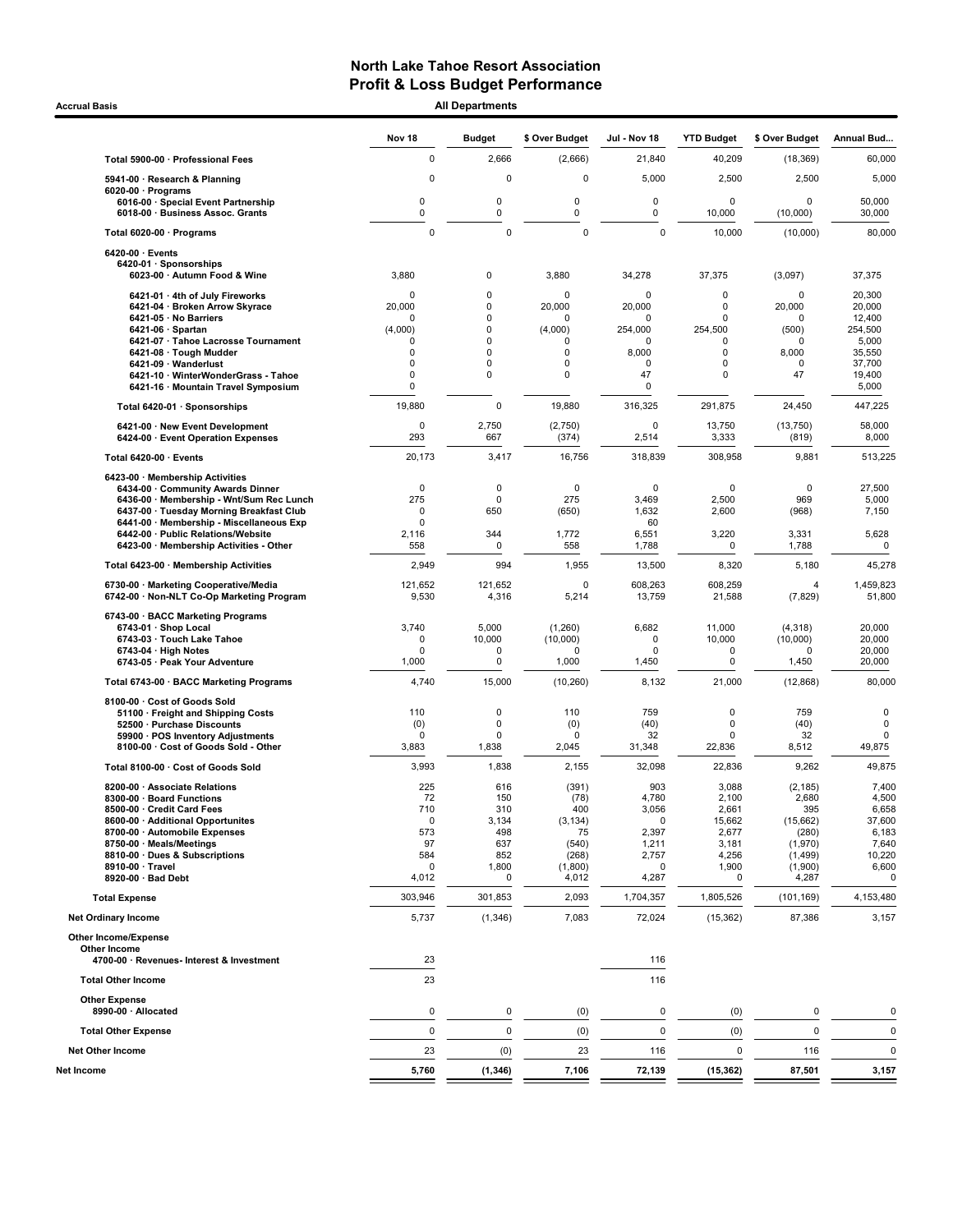| <b>Accrual Basis</b>                                                                                                                                                                                                                                                                       |                                                                | 11 - Marketing                                                                                 |                                                        |                                                            |                                                                |                                                                        |                                                                                       |
|--------------------------------------------------------------------------------------------------------------------------------------------------------------------------------------------------------------------------------------------------------------------------------------------|----------------------------------------------------------------|------------------------------------------------------------------------------------------------|--------------------------------------------------------|------------------------------------------------------------|----------------------------------------------------------------|------------------------------------------------------------------------|---------------------------------------------------------------------------------------|
|                                                                                                                                                                                                                                                                                            | Nov <sub>18</sub>                                              | <b>Budget</b>                                                                                  | \$ Over Budget                                         | Jul - Nov 18                                               | <b>YTD Budget</b>                                              | \$ Over Budget                                                         | <b>Annual Budget</b>                                                                  |
| <b>Ordinary Income/Expense</b>                                                                                                                                                                                                                                                             |                                                                |                                                                                                |                                                        |                                                            |                                                                |                                                                        |                                                                                       |
| Income<br>4050-00 County of Placer TOT Funding                                                                                                                                                                                                                                             | 213,682                                                        | 210,404                                                                                        | 3,278                                                  | 1.278.310                                                  | 1,314,388                                                      | (36,078)                                                               | 2,983,906                                                                             |
| <b>Total Income</b>                                                                                                                                                                                                                                                                        | 213,682                                                        | 210,404                                                                                        | 3,278                                                  | 1,278,310                                                  | 1,314,388                                                      | (36,078)                                                               | 2,983,906                                                                             |
| <b>Gross Profit</b>                                                                                                                                                                                                                                                                        | 213,682                                                        | 210,404                                                                                        | 3,278                                                  | 1,278,310                                                  | 1,314,388                                                      | (36,078)                                                               | 2,983,906                                                                             |
| <b>Expense</b>                                                                                                                                                                                                                                                                             |                                                                |                                                                                                |                                                        |                                                            |                                                                |                                                                        |                                                                                       |
| 5000-00 · Salaries & Wages<br>5000-01 · In-Market Administration<br>$5020-00 \cdot P/R$ - Tax Expense<br>5030-00 · P/R - Health Insurance Expense<br>5040-00 · P/R - Workmans Comp<br>5060-00 $\cdot$ 401 (k)<br>5070-00 Other Benefits and Expenses<br>5000-00 · Salaries & Wages - Other | 1,375<br>1,622<br>4,471<br>0<br>1,008<br>80<br>26,903          | 1,375<br>1,877<br>4,080<br>188<br>1,073<br>167<br>26,815                                       | 0<br>(255)<br>391<br>(188)<br>(65)<br>(87)<br>88       | 6,875<br>8,248<br>22,734<br>547<br>5,318<br>352<br>133,579 | 6,875<br>9,541<br>20,400<br>955<br>5,451<br>839<br>136,299     | $\mathbf 0$<br>(1, 293)<br>2,334<br>(408)<br>(133)<br>(487)<br>(2,720) | 16,500<br>22,712<br>48,960<br>2,268<br>12,978<br>2,008<br>324,453                     |
| Total 5000-00 · Salaries & Wages                                                                                                                                                                                                                                                           | 35,459                                                         | 35,575                                                                                         | (116)                                                  | 177,653                                                    | 180,360                                                        | (2,707)                                                                | 429,879                                                                               |
| $5100-00 \cdot$ Rent<br>$5110-00 \cdot$ Utilities<br>5140-00 · Repairs & Maintenance<br>5150-00 · Office - Cleaning<br>5100-00 · Rent - Other                                                                                                                                              | 132<br>80<br>183<br>2,050                                      | 135<br>1,167<br>175<br>1,984                                                                   | (3)<br>(1,087)<br>8<br>66                              | 713<br>80<br>967<br>10,594                                 | 675<br>5,835<br>1,075<br>9,917                                 | 38<br>(5,755)<br>(108)<br>677                                          | 1,620<br>14,033<br>2,700<br>23,805                                                    |
| Total 5100-00 · Rent                                                                                                                                                                                                                                                                       | 2,445                                                          | 3,461                                                                                          | (1,016)                                                | 12,354                                                     | 17,502                                                         | (5, 148)                                                               | 42,158                                                                                |
| 5310-00 · Telephone<br>5320-00 · Telephone                                                                                                                                                                                                                                                 | 646                                                            | 670                                                                                            | (24)                                                   | 3,343                                                      | 3,350                                                          | (7)                                                                    | 8,040                                                                                 |
| Total 5310-00 · Telephone                                                                                                                                                                                                                                                                  | 646                                                            | 670                                                                                            | (24)                                                   | 3,343                                                      | 3,350                                                          | (7)                                                                    | 8,040                                                                                 |
| 5420-00 Mail USPS                                                                                                                                                                                                                                                                          | 95                                                             | 0                                                                                              | 95                                                     | 190                                                        | 300                                                            | (110)                                                                  | 900                                                                                   |
| 5510-00 · Insurance/Bonding<br>$5520-00 \cdot$ Supplies                                                                                                                                                                                                                                    | 129<br>53                                                      | 169<br>0                                                                                       | (40)<br>53                                             | 509<br>847                                                 | 845<br>1,800                                                   | (336)                                                                  | 2,028<br>3,600                                                                        |
| 5525-00 · Supplies- Computer <\$1000<br>5520-00 · Supplies - Other                                                                                                                                                                                                                         | 60                                                             | 417                                                                                            | (357)                                                  | 518                                                        | 2,081                                                          | (953)<br>(1, 563)                                                      | 5,000                                                                                 |
| Total 5520-00 · Supplies                                                                                                                                                                                                                                                                   | 113                                                            | 417                                                                                            | (304)                                                  | 1,365                                                      | 3,881                                                          | (2, 516)                                                               | 8,600                                                                                 |
| 5610-00 Depreciation<br>5700-00 · Equipment Support & Maintenance<br>5740-00 · Equipment Rental/Leasing<br>5800-00 · Training Seminars<br>5900-00 · Professional Fees                                                                                                                      | 0<br>0<br>$\mathbf 0$<br>$\mathbf 0$                           | 20<br>290<br>315<br>0                                                                          | (20)<br>(290)<br>(315)<br>0                            | 0<br>$\mathbf 0$<br>1,258<br>609                           | 100<br>1.458<br>1,575<br>$\mathbf 0$                           | (100)<br>(1, 458)<br>(317)<br>609                                      | 240<br>3,500<br>3,780<br>4,500                                                        |
| 5910-00 · Professional Fees - Attorneys<br>5921-00 · Professional Fees - Other                                                                                                                                                                                                             | 0<br>0                                                         | 125<br>416                                                                                     | (125)<br>(416)                                         | 0<br>0                                                     | 625<br>2,084                                                   | (625)<br>(2,084)                                                       | 1,500<br>5,000                                                                        |
| Total 5900-00 · Professional Fees                                                                                                                                                                                                                                                          | $\mathbf 0$                                                    | 541                                                                                            | (541)                                                  | $\mathbf 0$                                                | 2,709                                                          | (2,709)                                                                | 6,500                                                                                 |
| 5941-00 · Research & Planning<br>$6020-00 \cdot$ Programs<br>6016-00 · Special Event Partnership                                                                                                                                                                                           | $\mathbf 0$<br>0                                               | 0<br>0                                                                                         | 0<br>0                                                 | 5,000<br>$\mathsf 0$                                       | 2,500<br>$\mathbf 0$                                           | 2,500<br>$\mathbf 0$                                                   | 5,000<br>50,000                                                                       |
| 6018-00 · Business Assoc. Grants                                                                                                                                                                                                                                                           | 0                                                              | 0                                                                                              | 0                                                      | 0                                                          | 10,000                                                         | (10,000)                                                               | 30,000                                                                                |
| Total 6020-00 · Programs                                                                                                                                                                                                                                                                   | $\mathbf 0$                                                    | 0                                                                                              | 0                                                      | 0                                                          | 10,000                                                         | (10,000)                                                               | 80,000                                                                                |
| $6420-00$ · Events<br>6420-01 · Sponsorships<br>6023-00 · Autumn Food & Wine                                                                                                                                                                                                               | 3,880                                                          | 0                                                                                              | 3,880                                                  | 34,278                                                     | 37,375                                                         | (3,097)                                                                | 37,375                                                                                |
| 6421-01 · 4th of July Fireworks<br>6421-04 · Broken Arrow Skyrace<br>6421-05 · No Barriers<br>6421-06 · Spartan<br>6421-07 · Tahoe Lacrosse Tournament<br>6421-08 · Tough Mudder<br>6421-09 · Wanderlust<br>6421-10 · WinterWonderGrass - Tahoe<br>6421-16 · Mountain Travel Symposium     | $\mathbf 0$<br>20,000<br>O<br>(4,000)<br>0<br>0<br>0<br>0<br>0 | 0<br>$\mathbf 0$<br>0<br>$\mathbf 0$<br>$\mathbf 0$<br>$\mathbf 0$<br>$\pmb{0}$<br>$\mathbf 0$ | $\Omega$<br>20,000<br>0<br>(4,000)<br>0<br>0<br>0<br>0 | 0<br>20,000<br>0<br>254,000<br>0<br>8,000<br>0<br>47<br>0  | 0<br>$\mathbf 0$<br>0<br>254,500<br>0<br>$\mathbf 0$<br>0<br>0 | 0<br>20,000<br>0<br>(500)<br>0<br>8,000<br>0<br>47                     | 20,300<br>20,000<br>12,400<br>254,500<br>5,000<br>35,550<br>37,700<br>19,400<br>5,000 |
| Total 6420-01 · Sponsorships                                                                                                                                                                                                                                                               | 19,880                                                         | $\pmb{0}$                                                                                      | 19,880                                                 | 316,325                                                    | 291,875                                                        | 24,450                                                                 | 447,225                                                                               |
| 6421-00 · New Event Development<br>6424-00 · Event Operation Expenses                                                                                                                                                                                                                      | 0<br>106                                                       | 2,750<br>667                                                                                   | (2,750)<br>(561)                                       | $\mathbf 0$<br>2,056                                       | 13,750<br>3,333                                                | (13, 750)<br>(1, 277)                                                  | 58,000<br>8,000                                                                       |
| Total 6420-00 · Events                                                                                                                                                                                                                                                                     | 19,986                                                         | 3,417                                                                                          | 16,569                                                 | 318,381                                                    | 308,958                                                        | 9,423                                                                  | 513,225                                                                               |
| 6730-00 · Marketing Cooperative/Media<br>6742-00 · Non-NLT Co-Op Marketing Program                                                                                                                                                                                                         | 111,384<br>9,330                                               | 111,384<br>833                                                                                 | 0<br>8,497                                             | 556,920<br>12,609                                          | 556,916<br>4,169                                               | 4<br>8,440                                                             | 1,336,604<br>10,000                                                                   |
| 6743-00 · BACC Marketing Programs<br>6743-01 · Shop Local<br>6743-03 · Touch Lake Tahoe<br>6743-04 · High Notes<br>6743-05 · Peak Your Adventure                                                                                                                                           | 3,740<br>0<br>0<br>1,000                                       | 5,000<br>10,000<br>0<br>0                                                                      | (1,260)<br>(10,000)<br>U<br>1,000                      | 6,682<br>0<br>$\mathbf 0$<br>1,450                         | 11,000<br>10,000<br>0<br>0                                     | (4, 318)<br>(10,000)<br>0<br>1,450                                     | 20,000<br>20,000<br>20,000<br>20,000                                                  |
| Total 6743-00 · BACC Marketing Programs                                                                                                                                                                                                                                                    | 4,740                                                          | 15,000                                                                                         | (10, 260)                                              | 8,132                                                      | 21,000                                                         | (12, 868)                                                              | 80,000                                                                                |
| 8200-00 · Associate Relations<br>8500-00 · Credit Card Fees<br>8600-00 · Additional Opportunites                                                                                                                                                                                           | 0<br>0<br>$\mathbf 0$                                          | 133<br>0<br>2,667                                                                              | (133)<br>0<br>(2,667)                                  | 25<br>45<br>0                                              | 669<br>0<br>13,331                                             | (644)<br>45<br>(13, 331)                                               | 1,600<br>32,000                                                                       |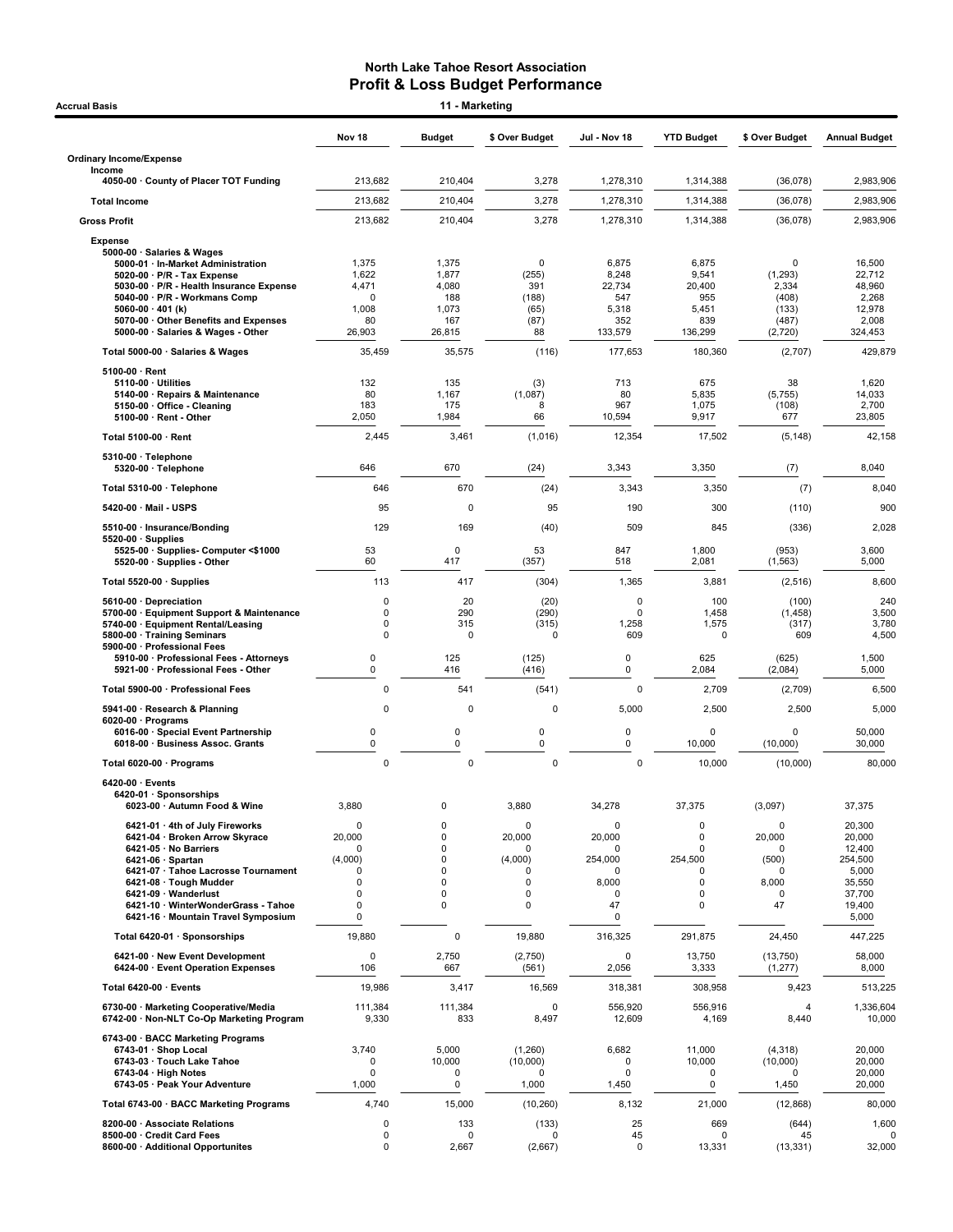Accrual Basis **11 - Marketing** 

|                                             | Nov 18    | <b>Budget</b> | \$ Over Budget | Jul - Nov 18 | <b>YTD Budget</b> | \$ Over Budget | <b>Annual Budget</b> |
|---------------------------------------------|-----------|---------------|----------------|--------------|-------------------|----------------|----------------------|
| 8700-00 · Automobile Expenses               | 201       | 125           | 76             | 689          | 625               | 64             | 1,500                |
| 8750-00 · Meals/Meetings                    | 36        | 300           | (264)          | 78           | 1,500             | (1, 422)       | 3,600                |
| 8810-00 Dues & Subscriptions                | 30        | 292           | (262)          | 498          | 1,456             | (958)          | 3,500                |
| 8910-00 · Travel                            | 0         | 1,800         | (1,800)        | 0            | 1,800             | (1,800)        | 5,500                |
| <b>Total Expense</b>                        | 184,595   | 177,409       | 7,186          | 1,099,657    | 1,135,004         | (35, 347)      | 2,582,654            |
| <b>Net Ordinary Income</b>                  | 29,087    | 32,995        | (3,908)        | 178,653      | 179,384           | (731)          | 401,252              |
| <b>Other Income/Expense</b><br>Other Income |           |               |                |              |                   |                |                      |
| 4700-00 · Revenues- Interest & Investment   | 23        |               |                | 99           |                   |                |                      |
| <b>Total Other Income</b>                   | 23        |               |                | 99           |                   |                |                      |
| <b>Other Expense</b>                        |           |               |                |              |                   |                |                      |
| 8990-00 · Allocated                         | 31,041    | 32,995        | (1,953)        | 155,609      | 179,384           | (23, 775)      | 401,252              |
| <b>Total Other Expense</b>                  | 31,041    | 32,995        | (1,953)        | 155,609      | 179,384           | (23, 775)      | 401,252              |
| <b>Net Other Income</b>                     | (31, 019) | (32, 995)     | 1,976          | (155, 510)   | (179, 384)        | 23,874         | (401, 252)           |
| Net Income                                  | (1, 932)  | 0             | (1,932)        | 23,143       | 0                 | 23,143         | 0                    |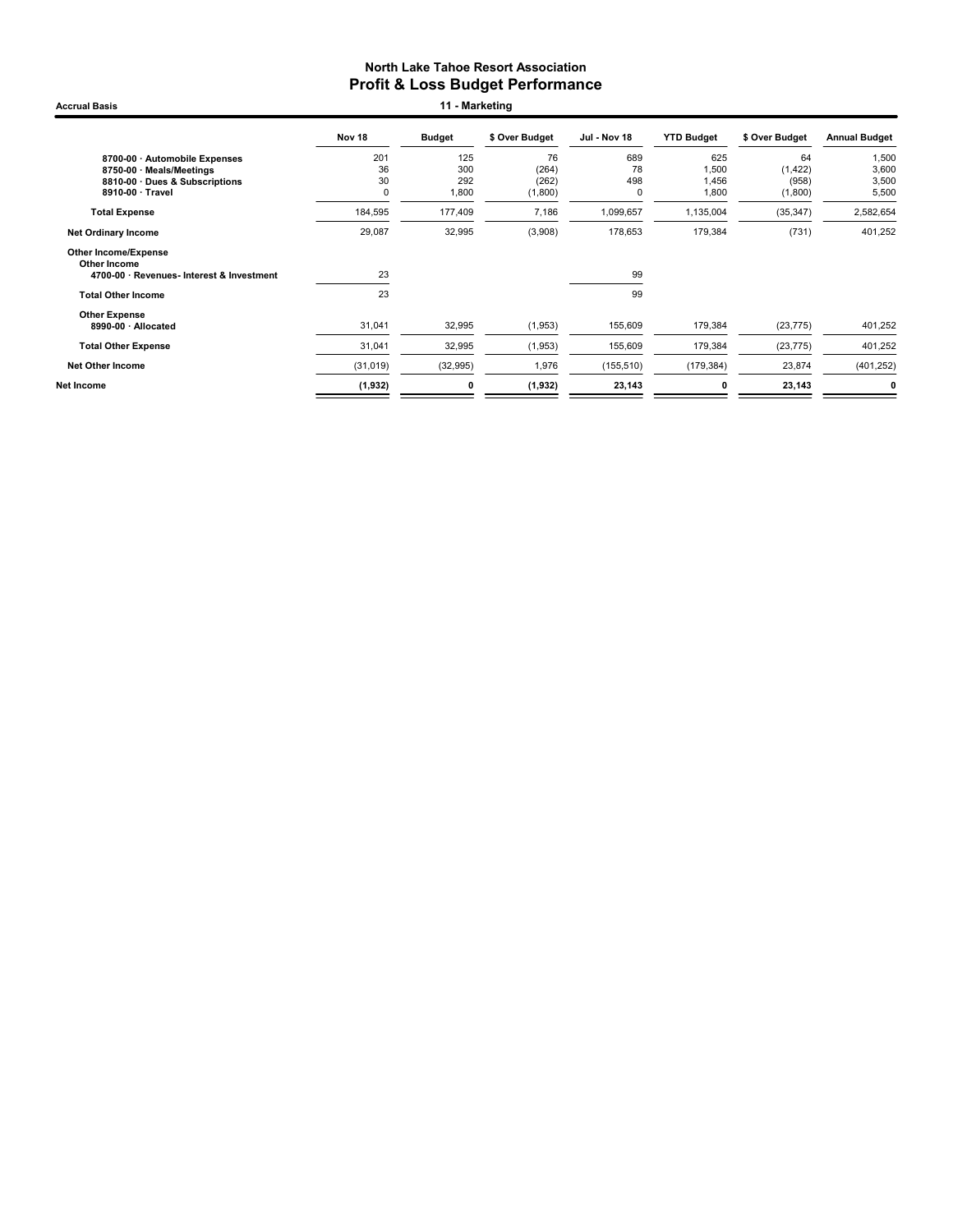| <b>Accrual Basis</b>                                             |                         | 30 - Conference |                |               |                   |                |                      |
|------------------------------------------------------------------|-------------------------|-----------------|----------------|---------------|-------------------|----------------|----------------------|
|                                                                  | Nov 18                  | <b>Budget</b>   | \$ Over Budget | Jul - Nov 18  | <b>YTD Budget</b> | \$ Over Budget | <b>Annual Budget</b> |
| <b>Ordinary Income/Expense</b>                                   |                         |                 |                |               |                   |                |                      |
| Income                                                           |                         |                 |                |               |                   |                |                      |
| 4050-00 · County of Placer TOT Funding                           | 29,299                  | 29,299          | $\Omega$       | 148,468       | 148,458           | 10             | 352,299              |
| 4205-00 · Conference Dues                                        | 596                     | 825             | (229)          | 4,262         | 4,125             | 137            | 9,900                |
| 4600-00 · Commissions                                            |                         |                 |                |               |                   |                |                      |
| 4601-00 Commissions - South Shore                                | 201                     | 1,667           | (1,466)        | 8,618         | 8,331             | 287            | 20,000               |
| 4600-00 Commissions - Other                                      | 5,413                   | 2,500           | 2,913          | 27,370        | 12,500            | 14,870         | 30,000               |
| Total 4600-00 · Commissions                                      | 5,614                   | 4,167           | 1,447          | 35,988        | 20,831            | 15,157         | 50,000               |
| <b>Total Income</b>                                              | 35,509                  | 34,291          | 1,218          | 188,718       | 173,414           | 15,305         | 412,199              |
| <b>Gross Profit</b>                                              | 35,509                  | 34,291          | 1,218          | 188,718       | 173,414           | 15,305         | 412,199              |
| <b>Expense</b>                                                   |                         |                 |                |               |                   |                |                      |
| 5000-00 · Salaries & Wages                                       |                         |                 |                |               |                   |                |                      |
| 5010-00 · Sales Commissions                                      | 2.367                   | 633             | 1.734          | 12.032        | 3.169             | 8.863          | 7.600                |
| 5020-00 · P/R - Tax Expense                                      | 745                     | 1,165           | (420)          | 5,199         | 5,822             | (623)          | 13,977               |
| 5030-00 · P/R - Health Insurance Expense                         | 2,814                   | 1,633           | 1,181          | 8,954         | 8,159             | 795            | 19,590               |
| 5040-00 · P/R - Workmans Comp                                    | 0                       | 172             | (172)          | 321           | 861               | (540)          | 2,065                |
| 5060-00 $\cdot$ 401 (k)<br>5070-00 · Other Benefits and Expenses | 425<br>42               | 555<br>84       | (130)<br>(42)  | 3,078<br>210  | 2,772<br>416      | 306<br>(206)   | 6,657<br>1,004       |
| 5000-00 · Salaries & Wages - Other                               | 12,204                  | 13,236          | (1,032)        | 61,049        | 66,175            | (5, 126)       | 158,827              |
|                                                                  |                         |                 |                |               |                   |                |                      |
| Total 5000-00 · Salaries & Wages                                 | 18,596                  | 17,478          | 1,118          | 90,842        | 87,374            | 3,468          | 209,720              |
| 5100-00 · Rent                                                   |                         |                 |                |               |                   |                |                      |
| 5110-00 · Utilities                                              | 66                      | 70              | (4)            | 347           | 350               | (3)            | 840                  |
| 5140-00 · Repairs & Maintenance<br>5150-00 Office - Cleaning     | 40<br>92                | 43<br>102       | (3)<br>(10)    | 40<br>483     | 216<br>509        | (176)<br>(26)  | 517<br>1,223         |
| 5100-00 · Rent - Other                                           | 1,025                   | 953             | 72             | 5,125         | 4,762             | 363            | 11,433               |
|                                                                  |                         |                 |                |               |                   |                |                      |
| Total 5100-00 · Rent                                             | 1,223                   | 1,168           | 55             | 5,996         | 5,837             | 159            | 14,013               |
| 5310-00 · Telephone<br>5320-00 · Telephone                       | 232                     | 206             | 26             | 1,196         | 1,030             | 166            | 2,472                |
| Total 5310-00 · Telephone                                        | 232                     | 206             | 26             | 1,196         | 1,030             | 166            | 2,472                |
| 5420-00 · Mail - USPS                                            | 31                      | 42              | (11)           | 63            | 206               | (143)          | 500                  |
| 5510-00 · Insurance/Bonding                                      | 43                      | 115             | (72)           | 168           | 572               | (404)          | 1,377                |
| $5520-00 \cdot$ Supplies                                         |                         |                 |                |               |                   |                |                      |
| 5525-00 · Supplies- Computer <\$1000                             | 30                      | $\pmb{0}$       | 30             | 152           | $\mathbf 0$       | 152            | 0                    |
| 5520-00 · Supplies - Other                                       | 30                      | 52              | (22)           | 195           | 254               | (59)           | 618                  |
| Total 5520-00 · Supplies                                         | 61                      | 52              | 9              | 347           | 254               | 93             | 618                  |
| 5610-00 Depreciation                                             | $\Omega$                | 8               | (8)            | $\pmb{0}$     | 38                | (38)           | 94                   |
| 5700-00 · Equipment Support & Maintenance                        | $\Omega$                | 140             | (140)          | 0             | 705               | (705)          | 1,685                |
| 5710-00 · Taxes, Licenses & Fees                                 | $\Omega$                | 8               | (8)            | $\Omega$      | 40                | (40)           | 96                   |
| 5740-00 · Equipment Rental/Leasing                               | $\Omega$                | 155             | (155)          | 546           | 771               | (225)          | 1,856                |
| 6730-00 · Marketing Cooperative/Media                            | 10,268                  | 10,268          | $\Omega$       | 51,343        | 51,343            | 0              | 123,219              |
| 8200-00 · Associate Relations<br>8810-00 · Dues & Subscriptions  | $\mathbf 0$<br>$\Omega$ | 25<br>83        | (25)<br>(83)   | 0<br>$\Omega$ | 125<br>419        | (125)          | 300<br>1,000         |
| 8920-00 · Bad Debt                                               | 1,467                   |                 |                | 1,467         |                   | (419)          |                      |
|                                                                  | 31,920                  | 29,748          | 2,172          | 151,967       | 148,714           | 3,253          | 356,950              |
| <b>Total Expense</b>                                             | 3,588                   | 4,543           | (955)          | 36,751        |                   | 12,052         | 55,249               |
| <b>Net Ordinary Income</b>                                       |                         |                 |                |               | 24,700            |                |                      |
| Other Income/Expense                                             |                         |                 |                |               |                   |                |                      |
| <b>Other Expense</b>                                             |                         |                 |                |               |                   |                |                      |
| 8990-00 · Allocated                                              | 4,274                   | 4,543           | (269)          | 21,426        | 24,700            | (3, 274)       | 55,249               |
| <b>Total Other Expense</b>                                       | 4,274                   | 4,543           | (269)          | 21,426        | 24,700            | (3, 274)       | 55,249               |
| <b>Net Other Income</b>                                          | (4,274)                 | (4, 543)        | 269            | (21, 426)     | (24, 700)         | 3,274          | (55, 249)            |
| Net Income                                                       | (686)                   | $\mathbf 0$     | (686)          | 15,325        | $\mathbf{0}$      | 15,325         | $\mathbf 0$          |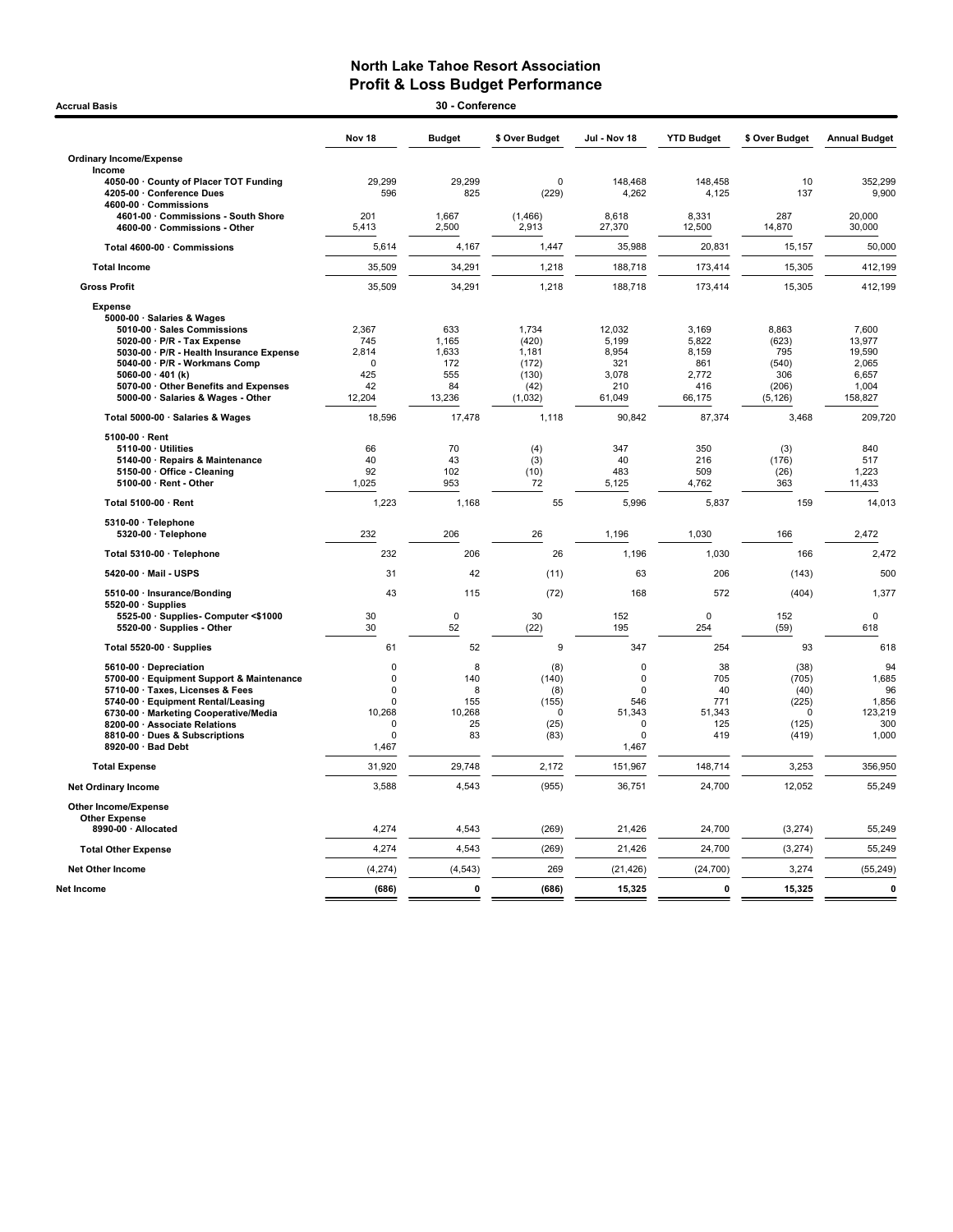Accrual Basis 42 - Visitor Center

|                                                                                                                                                                                                                                                                      | Nov 18                                                              | <b>Budget</b>                                            | \$ Over Budget                                                 | <b>Jul - Nov 18</b>                                            | <b>YTD Budget</b>                                        | \$ Over Budget                                                     | <b>Annual Budget</b>                                       |
|----------------------------------------------------------------------------------------------------------------------------------------------------------------------------------------------------------------------------------------------------------------------|---------------------------------------------------------------------|----------------------------------------------------------|----------------------------------------------------------------|----------------------------------------------------------------|----------------------------------------------------------|--------------------------------------------------------------------|------------------------------------------------------------|
| <b>Ordinary Income/Expense</b>                                                                                                                                                                                                                                       |                                                                     |                                                          |                                                                |                                                                |                                                          |                                                                    |                                                            |
| Income<br>4050-00 · County of Placer TOT Funding<br>46000 · Merchandise Sales                                                                                                                                                                                        | 36,369                                                              | 39,702                                                   | (3, 333)                                                       | 179,570                                                        | 187,219                                                  | (7,650)                                                            | 448,844                                                    |
| 4502-00 · Non-Retail VIC income<br>46000 · Merchandise Sales - Other                                                                                                                                                                                                 | 48<br>7,587                                                         | 500<br>3,500                                             | (452)<br>4.087                                                 | 2,344<br>58.621                                                | 6,000<br>43,500                                          | (3,656)<br>15,121                                                  | 9,500<br>95,000                                            |
| Total 46000 · Merchandise Sales                                                                                                                                                                                                                                      | 7,635                                                               | 4,000                                                    | 3,635                                                          | 60,965                                                         | 49,500                                                   | 11,465                                                             | 104,500                                                    |
| <b>Total Income</b>                                                                                                                                                                                                                                                  | 44,004                                                              | 43,702                                                   | 302                                                            | 240,535                                                        | 236,719                                                  | 3,815                                                              | 553,344                                                    |
| <b>Gross Profit</b>                                                                                                                                                                                                                                                  | 44,004                                                              | 43,702                                                   | 302                                                            | 240,535                                                        | 236,719                                                  | 3,815                                                              | 553,344                                                    |
| <b>Expense</b><br>5000-00 · Salaries & Wages<br>5020-00 · P/R - Tax Expense<br>5030-00 · P/R - Health Insurance Expense<br>5040-00 · P/R - Workmans Comp<br>5060-00 $\cdot$ 401 (k)<br>5070-00 Other Benefits and Expenses<br>5000-00 · Salaries & Wages - Other     | 958<br>1,057<br>0<br>509<br>45<br>12,890                            | 1,208<br>1,806<br>403<br>537<br>102<br>13,425            | (250)<br>(749)<br>(403)<br>(28)<br>(57)<br>(535)               | 6,724<br>6.516<br>1,312<br>2,883<br>469<br>74,345              | 8,391<br>9.030<br>2,297<br>3.065<br>511<br>76,628        | (1,667)<br>(2, 514)<br>(985)<br>(182)<br>(42)<br>(2, 283)          | 17,550<br>21.672<br>5,193<br>6.924<br>1,225<br>173,103     |
| Total 5000-00 · Salaries & Wages                                                                                                                                                                                                                                     | 15,461                                                              | 17,481                                                   | (2,020)                                                        | 92,250                                                         | 99,922                                                   | (7,672)                                                            | 225,667                                                    |
| 5100-00 · Rent<br>5110-00 · Utilities<br>5140-00 · Repairs & Maintenance<br>5150-00 · Office - Cleaning<br>5100-00 · Rent - Other                                                                                                                                    | 626<br>260<br>46<br>6,663                                           | 650<br>2,292<br>237<br>7,025                             | (24)<br>(2,032)<br>(191)<br>(363)                              | 2,976<br>305<br>242<br>33,313                                  | 2,850<br>11,456<br>1,188<br>35,122                       | 126<br>(11, 151)<br>(946)<br>(1, 810)                              | 7,650<br>27,500<br>2,847<br>84,297                         |
| Total 5100-00 · Rent                                                                                                                                                                                                                                                 | 7,595                                                               | 10,204                                                   | (2,609)                                                        | 36,836                                                         | 50,616                                                   | (13,780)                                                           | 122,294                                                    |
| 5310-00 · Telephone<br>5320-00 · Telephone<br>5310-00 · Telephone - Other                                                                                                                                                                                            | 779<br>$\mathbf 0$                                                  | $\mathbf 0$<br>461                                       | 779<br>(461)                                                   | 4,083<br>$\Omega$                                              | $\mathbf 0$<br>2,308                                     | 4.083<br>(2, 308)                                                  | $\Omega$<br>5,535                                          |
| Total 5310-00 · Telephone                                                                                                                                                                                                                                            | 779                                                                 | 461                                                      | 318                                                            | 4,083                                                          | 2,308                                                    | 1,775                                                              | 5,535                                                      |
| 5420-00 · Mail - USPS<br>5480-00 · Mail - Fed Ex<br>5420-00 · Mail - USPS - Other                                                                                                                                                                                    | $\mathbf{0}$<br>166                                                 | $\pmb{0}$<br>145                                         | $\pmb{0}$<br>21                                                | 54<br>333                                                      | $\mathbf 0$<br>729                                       | 54<br>(396)                                                        | $\pmb{0}$<br>1,744                                         |
| Total 5420-00 · Mail - USPS                                                                                                                                                                                                                                          | 166                                                                 | 145                                                      | 21                                                             | 387                                                            | 729                                                      | (342)                                                              | 1,744                                                      |
| 5510-00 · Insurance/Bonding                                                                                                                                                                                                                                          | 227                                                                 | 146                                                      | 81                                                             | 891                                                            | 731                                                      | 160                                                                | 1,753                                                      |
| 5520-00 · Supplies<br>5525-00 Supplies- Computer <\$1000<br>5520-00 · Supplies - Other                                                                                                                                                                               | 55<br>517                                                           | 125<br>473                                               | (70)<br>44                                                     | 306<br>2,607                                                   | 625<br>3,064                                             | (319)<br>(457)                                                     | 1,500<br>7,375                                             |
| Total 5520-00 · Supplies                                                                                                                                                                                                                                             | 572                                                                 | 598                                                      | (26)                                                           | 2,913                                                          | 3,689                                                    | (776)                                                              | 8,875                                                      |
| 5610-00 · Depreciation<br>5700-00 · Equipment Support & Maintenance<br>5710-00 · Taxes, Licenses & Fees<br>5740-00 · Equipment Rental/Leasing<br>5800-00 · Training Seminars<br>5850-00 · Artist of Month - Commissions<br>6742-00 · Non-NLT Co-Op Marketing Program | 118<br>$\Omega$<br>$\mathbf 0$<br>22<br>$\mathbf 0$<br>1,396<br>200 | 87<br>300<br>$\mathbf 0$<br>429<br>1,400<br>458<br>3,483 | 31<br>(300)<br>$\Omega$<br>(407)<br>(1,400)<br>938<br>(3, 283) | 590<br>$\Omega$<br>0<br>1,189<br>$\mathsf 0$<br>1,894<br>1,150 | 440<br>1,500<br>155<br>2,147<br>3,550<br>2,294<br>17,419 | 150<br>(1,500)<br>(155)<br>(958)<br>(3, 550)<br>(400)<br>(16, 269) | 1,049<br>3,600<br>155<br>5,150<br>5,000<br>5,500<br>41,800 |
| 8100-00 · Cost of Goods Sold<br>51100 · Freight and Shipping Costs<br>52500 · Purchase Discounts<br>59900 · POS Inventory Adjustments<br>8100-00 · Cost of Goods Sold - Other                                                                                        | 110<br>$\mathbf{0}$<br>$\pmb{0}$<br>3,933                           | $\pmb{0}$<br>$\mathsf 0$<br>$\mathbf 0$<br>1,838         | 110<br>$\pmb{0}$<br>$\mathbf 0$<br>2,095                       | 759<br>(40)<br>32<br>30,640                                    | $\mathbf 0$<br>$\mathbf 0$<br>$\mathbf 0$<br>22,836      | 759<br>(40)<br>32<br>7,804                                         | $\mathbf 0$<br>$\pmb{0}$<br>$\mathbf 0$<br>49,875          |
| Total 8100-00 · Cost of Goods Sold                                                                                                                                                                                                                                   | 4,043                                                               | 1,838                                                    | 2,205                                                          | 31,390                                                         | 22,836                                                   | 8,554                                                              | 49,875                                                     |
| 8200-00 · Associate Relations<br>8500-00 · Credit Card Fees<br>8700-00 · Automobile Expenses<br>8750-00 · Meals/Meetings<br>8810-00 · Dues & Subscriptions<br>8910-00 · Travel                                                                                       | $\Omega$<br>252<br>116<br>$\mathbf 0$<br>$^{\circ}$<br>$\mathsf 0$  | 58<br>140<br>45<br>67<br>167<br>$\mathsf 0$              | (58)<br>112<br>71<br>(67)<br>(167)<br>$\Omega$                 | $\Omega$<br>1,682<br>396<br>73<br>$\mathbf 0$<br>$\pmb{0}$     | 294<br>1,731<br>415<br>331<br>831<br>100                 | (294)<br>(49)<br>(19)<br>(258)<br>(831)<br>(100)                   | 700<br>3,658<br>750<br>800<br>2,000<br>1,100               |
| <b>Total Expense</b>                                                                                                                                                                                                                                                 | 30,948                                                              | 37,507                                                   | (6, 559)                                                       | 175,725                                                        | 212,038                                                  | (36, 313)                                                          | 487,005                                                    |
| <b>Net Ordinary Income</b>                                                                                                                                                                                                                                           | 13,057                                                              | 6,195                                                    | 6,862                                                          | 64,809                                                         | 24,681                                                   | 40,128                                                             | 66,339                                                     |
| <b>Other Income/Expense</b><br><b>Other Expense</b><br>8990-00 · Allocated                                                                                                                                                                                           | 5,828                                                               | 6,195                                                    | (367)                                                          | 29,217                                                         | 33,681                                                   | (4, 464)                                                           | 75,339                                                     |
| <b>Total Other Expense</b>                                                                                                                                                                                                                                           | 5,828                                                               | 6,195                                                    | (367)                                                          | 29,217                                                         | 33,681                                                   | (4, 464)                                                           | 75,339                                                     |
| Net Other Income                                                                                                                                                                                                                                                     | (5,828)                                                             | (6, 195)                                                 | 367                                                            | (29, 217)                                                      | (33, 681)                                                | 4,464                                                              | (75, 339)                                                  |
| Net Income                                                                                                                                                                                                                                                           | 7,228                                                               | $\mathbf{0}$                                             | 7,228                                                          | 35,592                                                         | (9,000)                                                  | 44,592                                                             | (9,000)                                                    |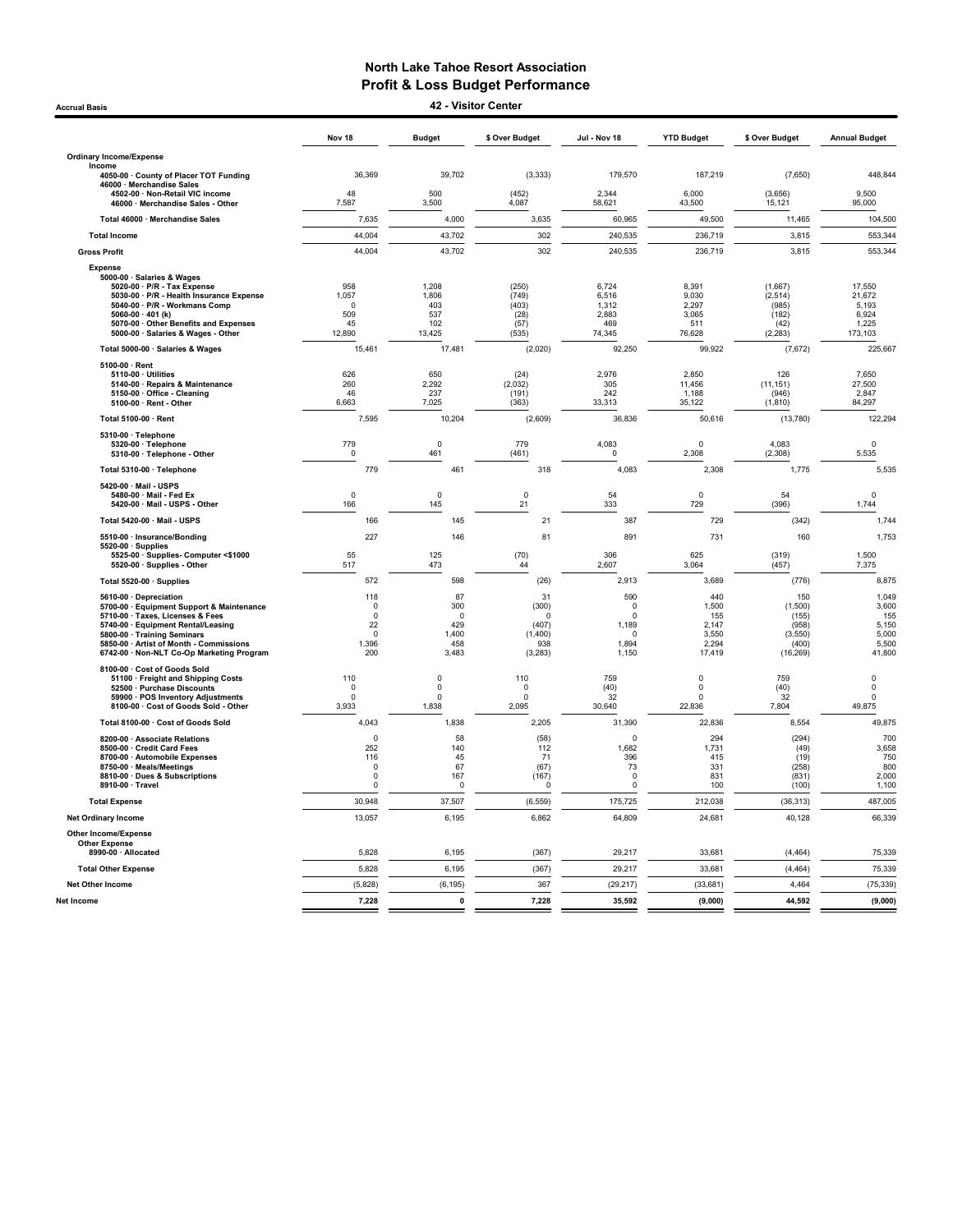|                                                                                                                                                                                   | Nov <sub>18</sub>                            | <b>Budget</b>                                   | \$ Over Bu                           | Jul - Nov 18                  | <b>YTD Budget</b>                       | \$ Over Bu                            | <b>Annual Bu</b>                          |
|-----------------------------------------------------------------------------------------------------------------------------------------------------------------------------------|----------------------------------------------|-------------------------------------------------|--------------------------------------|-------------------------------|-----------------------------------------|---------------------------------------|-------------------------------------------|
| <b>Ordinary Income/Expense</b>                                                                                                                                                    |                                              |                                                 |                                      |                               |                                         |                                       |                                           |
| Income<br>4050-00 · County of Placer TOT Funding                                                                                                                                  | 722                                          | 722                                             | $\mathbf 0$                          | 3.600                         | 3,649                                   | (49)                                  | 8,677                                     |
| <b>Total Income</b>                                                                                                                                                               | 722                                          | 722                                             | $\mathbf 0$                          | 3,600                         | 3,649                                   | (49)                                  | 8,677                                     |
| <b>Gross Profit</b>                                                                                                                                                               | 722                                          | 722                                             | $\mathbf 0$                          | 3,600                         | 3,649                                   | (49)                                  | 8,677                                     |
| <b>Expense</b><br>5000-00 · Salaries & Wages<br>5020-00 · P/R - Tax Expense                                                                                                       | 0                                            | 33                                              | (33)                                 | (152)                         | 167                                     | (319)                                 | 401                                       |
| 5030-00 · P/R - Health Insurance Expense<br>5040-00 · P/R - Workmans Comp<br>5060-00 $\cdot$ 401 (k)<br>5070-00 Other Benefits and Expenses<br>5000-00 · Salaries & Wages - Other | 6<br>$\mathbf 0$<br>21<br>$\mathbf 0$<br>641 | 4<br>$\overline{4}$<br>23<br>$\mathbf 0$<br>567 | 2<br>(4)<br>(2)<br>$\mathbf 0$<br>74 | 34<br>41<br>150<br>1<br>3,599 | 18<br>20<br>113<br>0<br>2,833           | 16<br>21<br>37<br>$\mathbf{1}$<br>766 | 42<br>48<br>272<br>0<br>6,798             |
| Total 5000-00 · Salaries & Wages                                                                                                                                                  | 668                                          | 630                                             | 38                                   | 3,673                         | 3,150                                   | 523                                   | 7,561                                     |
| $5100-00 \cdot$ Rent                                                                                                                                                              |                                              |                                                 |                                      |                               |                                         |                                       |                                           |
| 5110-00 · Utilities<br>5140-00 · Repairs & Maintenance<br>5150-00 · Office - Cleaning<br>5100-00 · Rent - Other                                                                   | 5<br>3<br>6<br>72                            | $\pmb{0}$                                       | 72                                   | 29<br>3<br>34<br>359          | 0                                       | 359                                   | 0                                         |
| Total 5100-00 · Rent                                                                                                                                                              | 86                                           | $\pmb{0}$                                       | 86                                   | 424                           | $\pmb{0}$                               | 424                                   | $\mathbf 0$                               |
| 5310-00 · Telephone<br>5320-00 · Telephone                                                                                                                                        | 42                                           |                                                 |                                      | 223                           |                                         |                                       |                                           |
| Total 5310-00 · Telephone                                                                                                                                                         | 42                                           | $\mathbf 0$                                     | 42                                   | 223                           | $\Omega$                                | 223                                   | $\mathbf 0$                               |
| 5420-00 · Mail - USPS                                                                                                                                                             | 9                                            | $\mathbf 0$                                     | 9                                    | 19                            | 0                                       | 19                                    | $\mathbf 0$                               |
| 5510-00 · Insurance/Bonding                                                                                                                                                       | 13                                           | 0                                               | 13                                   | 51                            | $\mathbf 0$                             | 51                                    | $\mathbf 0$                               |
| $5520-00 \cdot$ Supplies<br>5525-00 · Supplies- Computer <\$1000<br>5520-00 · Supplies - Other                                                                                    | 12<br>$\overline{2}$                         | $\pmb{0}$                                       | $\overline{2}$                       | 59<br>14                      | 0                                       | 14                                    | 0                                         |
| Total 5520-00 · Supplies                                                                                                                                                          | 14                                           | $\pmb{0}$                                       | 14                                   | 73                            | 0                                       | 73                                    | $\mathbf 0$                               |
| 5740-00 · Equipment Rental/Leasing<br>8700-00 · Automobile Expenses<br>8750-00 · Meals/Meetings                                                                                   | 0<br>3<br>1                                  | $\mathbf 0$<br>0<br>$\pmb{0}$                   | $\mathbf 0$<br>3<br>$\mathbf{1}$     | 150<br>17<br>$\overline{2}$   | $\mathbf 0$<br>$\pmb{0}$<br>$\mathbf 0$ | 150<br>17<br>$\overline{2}$           | $\mathbf 0$<br>$\mathbf 0$<br>$\mathbf 0$ |
| <b>Total Expense</b>                                                                                                                                                              | 835                                          | 630                                             | 205                                  | 4,632                         | 3,150                                   | 1,481                                 | 7,561                                     |
| <b>Net Ordinary Income</b>                                                                                                                                                        | (114)                                        | 92                                              | (205)                                | (1,031)                       | 499                                     | (1,530)                               | 1,116                                     |
| <b>Other Income/Expense</b><br><b>Other Expense</b>                                                                                                                               |                                              |                                                 |                                      |                               |                                         |                                       |                                           |
| 8990-00 · Allocated                                                                                                                                                               | 86                                           | 92                                              | (5)                                  | 433                           | 499                                     | (66)                                  | 1,116                                     |
| <b>Total Other Expense</b>                                                                                                                                                        | 86                                           | 92                                              | (5)                                  | 433                           | 499                                     | (66)                                  | 1,116                                     |
| <b>Net Other Income</b>                                                                                                                                                           | (86)                                         | (92)                                            | 5                                    | (433)                         | (499)                                   | 66                                    | (1, 116)                                  |
| Net Income                                                                                                                                                                        | (200)                                        | 0                                               | (200)                                | (1, 464)                      | 0                                       | (1, 464)                              | $\mathbf 0$                               |

**Accrual Basis**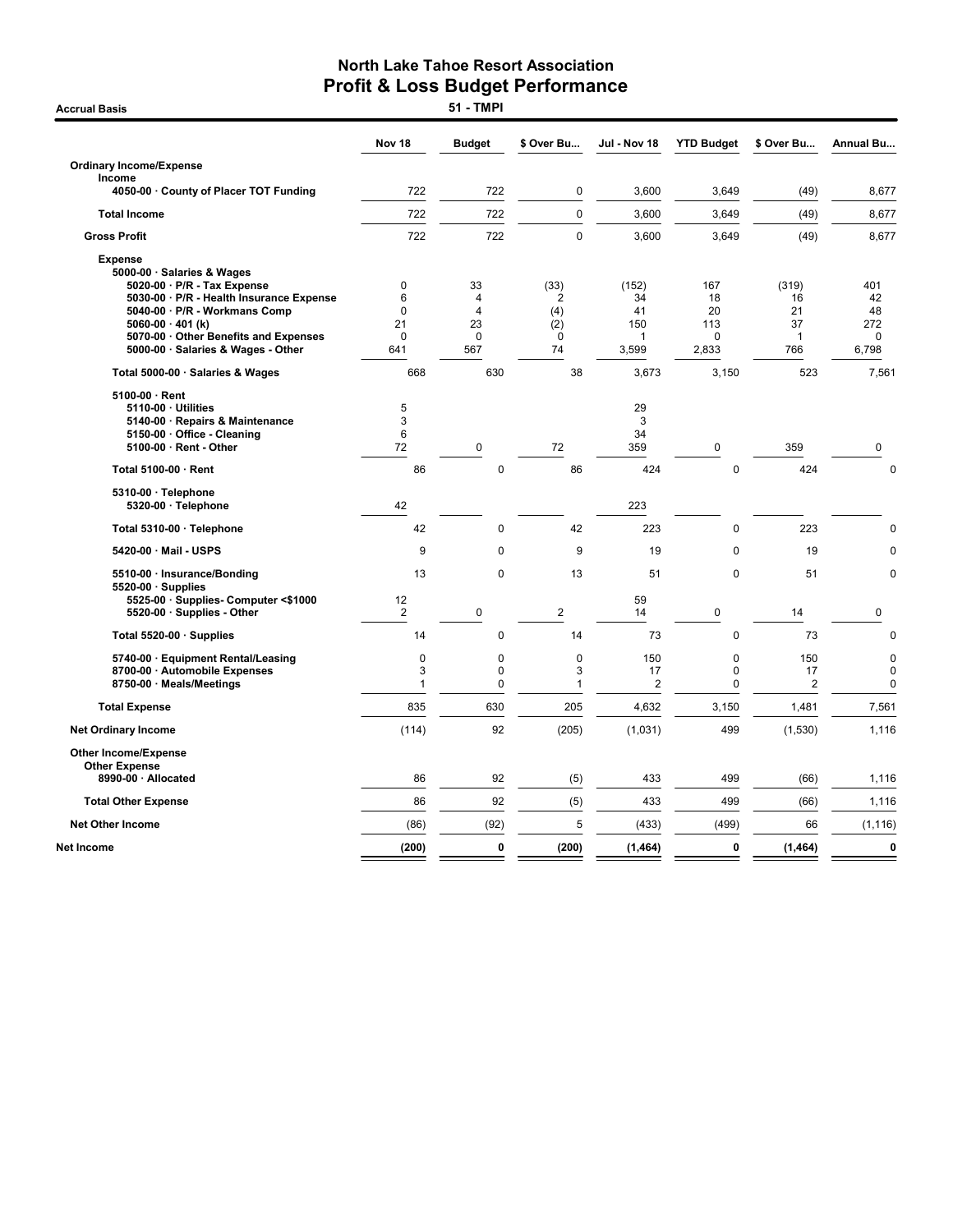| <b>Accrual Basis</b>                                                                                          | 60 - Membership   |                   |                  |                |                   |                   |                      |
|---------------------------------------------------------------------------------------------------------------|-------------------|-------------------|------------------|----------------|-------------------|-------------------|----------------------|
|                                                                                                               | Nov <sub>18</sub> | <b>Budget</b>     | \$ Over Budget   | Jul - Nov 18   | <b>YTD Budget</b> | \$ Over Budget    | <b>Annual Budget</b> |
| <b>Ordinary Income/Expense</b>                                                                                |                   |                   |                  |                |                   |                   |                      |
| Income<br>4200-00 · Membership Dues<br>4250-00 · Revenues-Membership Activities<br>4250-01 · Community Awards | 11,322            | 10,600            | 722              | 55,366         | 53,000            | 2,366             | 128,000              |
| 4250-04 · Silent Auction                                                                                      | 0<br>0            | $\mathbf 0$<br>0  | $\mathbf 0$<br>0 | 0              | 0<br>0            | 0<br>0            | 19,000               |
| 4250-05 · Sponsorships<br>4250-01 Community Awards - Other                                                    | 0                 | 0                 | 0                | 0<br>0         | 0                 | $\mathbf 0$       | 13,000<br>18,000     |
| Total 4250-01 · Community Awards                                                                              | $\pmb{0}$         | 0                 | $\pmb{0}$        | $\mathbf 0$    | $\pmb{0}$         | $\mathbf 0$       | 50,000               |
| 4250-02 · Chamber Events                                                                                      | 464               | 208               | 256              | 527            | 1,044             | (517)             | 2,500                |
| 4250-03 · Summer/Winter Rec Luncheon<br>4251-00 · Tues AM Breakfast Club                                      | $\Omega$          | 0                 | 0                | 2,622          | 4,000             | (1, 378)          | 8,000                |
| 4251-01 · Tues AM Breakfast Club Sponsors<br>4251-00 · Tues AM Breakfast Club - Other                         | 0<br>1,045        | 0<br>580          | $\Omega$<br>465  | 0<br>2,702     | 1,050<br>2,900    | (1,050)<br>(198)  | 3,050<br>6,960       |
| Total 4251-00 · Tues AM Breakfast Club                                                                        | 1,045             | 580               | 465              | 2,702          | 3,950             | (1,248)           | 10,010               |
| 4250-00 · Revenues-Membership Activities - Other                                                              | 2,335             | 0                 | 2,335            | 3,395          | $\mathsf 0$       | 3,395             | $\mathbf 0$          |
| Total 4250-00 · Revenues-Membership Activities                                                                | 3,844             | 788               | 3,056            | 9,246          | 8,994             | 252               | 70,510               |
| 4252-00 · Sponsorships                                                                                        | 600               | $\mathbf 0$       | 600              | 600            | $\mathbf 0$       | 600               |                      |
| 4253-00 · Revenue- Other                                                                                      | 0                 |                   |                  | 6              |                   |                   |                      |
| <b>Total Income</b>                                                                                           | 15,766            | 11,388            | 4,378            | 65,218         | 61,994            | 3,224             | 198,510              |
| <b>Gross Profit</b>                                                                                           | 15,766            | 11,388            | 4,378            | 65,218         | 61,994            | 3,224             | 198,510              |
| <b>Expense</b><br>5000-00 · Salaries & Wages                                                                  |                   |                   |                  |                |                   |                   |                      |
| 5000-01 · In-Market Administration                                                                            | (1, 375)          | (1, 375)          | $\mathbf 0$      | (6, 875)       | (6, 875)          | 0                 | (16,500)             |
| 5020-00 · P/R - Tax Expense<br>5030-00 · P/R - Health Insurance Expense                                       | 373<br>514        | 547<br>888        | (174)<br>(374)   | 1,989<br>4,434 | 2,737<br>4,440    | (748)<br>(6)      | 6,566<br>10,656      |
| 5040-00 · P/R - Workmans Comp                                                                                 | $\Omega$          | 7                 | (7)              | 187            | 38                | 149               | 87                   |
| 5060-00 $\cdot$ 401 (k)<br>5070-00 Other Benefits and Expenses                                                | 211<br>8          | 262<br>66         | (51)<br>(58)     | 1,119<br>31    | 1,311<br>330      | (192)<br>(299)    | 3,145<br>792         |
| 5000-00 · Salaries & Wages - Other                                                                            | 6,053             | 6,553             | (500)            | 30,460         | 32,765            | (2, 305)          | 78,636               |
| Total 5000-00 · Salaries & Wages                                                                              | 5,785             | 6,948             | (1, 163)         | 31,345         | 34,746            | (3,401)           | 83,382               |
| $5100-00 \cdot$ Rent<br>$5110-00 \cdot$ Utilities                                                             | 18                | 50                | (32)             | 111            | 255               | (144)             | 605                  |
| 5140-00 · Repairs & Maintenance                                                                               | 11                | 25                | (14)             | 11             | 125               | (114)             | 300                  |
| 5150-00 · Office - Cleaning<br>5100-00 · Rent - Other                                                         | 25<br>282         | 78<br>819         | (53)<br>(537)    | 133<br>1,754   | 508<br>4,093      | (375)<br>(2, 339) | 1,177<br>9,826       |
| Total 5100-00 · Rent                                                                                          | 336               | 972               | (636)            | 2,009          | 4,981             | (2,972)           | 11,908               |
| 5310-00 · Telephone                                                                                           |                   |                   |                  |                |                   |                   |                      |
| 5320-00 · Telephone                                                                                           | 184               | 253               | (69)             | 971            | 1,265             | (294)             | 3,036                |
| Total 5310-00 · Telephone                                                                                     | 184               | 253               | (69)             | 971            | 1,265             | (294)             | 3,036                |
| 5420-00 · Mail - USPS                                                                                         | 36                | 50                | (14)             | 71             | 250               | (179)             | 1,000                |
| 5510-00 · Insurance/Bonding<br>$5520-00 \cdot$ Supplies                                                       | 48                | 55                | (7)              | 190            | 390               | (200)             |                      |
| 5525-00 · Supplies- Computer <\$1000<br>5520-00 · Supplies - Other                                            | 118<br>8          | 500<br>83         | (382)<br>(75)    | 492<br>98      | 500<br>419        | (8)<br>(321)      | 500<br>1,000         |
| Total 5520-00 · Supplies                                                                                      | 126               | 583               | (457)            | 590            | 919               | (329)             | 1,500                |
| 5610-00 Depreciation                                                                                          | 0                 | 8                 | (8)              | 0              | 40                | (40)              |                      |
| 5700-00 · Equipment Support & Maintenance<br>5710-00 · Taxes, Licenses & Fees                                 | 0<br>0            | 56<br>$\mathbf 0$ | (56)<br>$\Omega$ | 0<br>0         | 280               | (280)             |                      |
| 5740-00 · Equipment Rental/Leasing                                                                            | 0                 | 250               | (250)            | 740            | 50<br>1,240       | (50)<br>(500)     | 2,990                |
| 5800-00 · Training Seminars<br>5900-00 · Professional Fees                                                    | 20                | 0                 | 20               | 895            | 1,700             | (805)             | 1,950                |
| 5921-00 · Professional Fees - Other                                                                           | 0                 | 0                 | 0                | 0              | 375               | (375)             | 1,500                |
| Total 5900-00 · Professional Fees                                                                             | $\mathbf 0$       | $\mathbf 0$       | $\mathbf 0$      | $\pmb{0}$      | 375               | (375)             | 1,500                |
| 6420-00 · Events<br>6422-00 · Event Media                                                                     | 0                 |                   |                  | (300)          |                   |                   |                      |
| 6424-00 · Event Operation Expenses                                                                            | 187               |                   |                  | 458            |                   |                   |                      |
| Total 6420-00 · Events                                                                                        | 187               |                   |                  | 158            |                   |                   |                      |
| 6423-00 · Membership Activities                                                                               |                   |                   |                  |                |                   |                   |                      |
| 6434-00 Community Awards Dinner                                                                               | 0                 | 0                 | $\mathsf 0$      | 0              | $\mathbf 0$       | $\mathbf 0$       | 27,500               |
| 6436-00 · Membership - Wnt/Sum Rec Lunch<br>6437-00 · Tuesday Morning Breakfast Club                          | 275<br>0          | 0<br>650          | 275<br>(650)     | 3,469<br>1,632 | 2,500<br>2,600    | 969<br>(968)      | 5,000<br>7,150       |
| 6441-00 · Membership - Miscellaneous Exp                                                                      | 0                 |                   |                  | 60             |                   |                   |                      |
| 6442-00 · Public Relations/Website<br>6423-00 · Membership Activities - Other                                 | 2,116<br>558      | 344<br>0          | 1,772<br>558     | 6,551<br>1,788 | 3,220<br>0        | 3,331<br>1,788    | 5,628<br>0           |
| Total 6423-00 · Membership Activities                                                                         | 2,949             | 994               | 1,955            | 13,500         | 8,320             | 5,180             | 45,278               |
| 8100-00 · Cost of Goods Sold                                                                                  | (50)              |                   |                  | 707            |                   |                   |                      |
| 8200-00 · Associate Relations                                                                                 | 0                 | 67                | (67)             | 0              | 331               | (331)             |                      |
|                                                                                                               |                   |                   |                  |                |                   |                   | 800                  |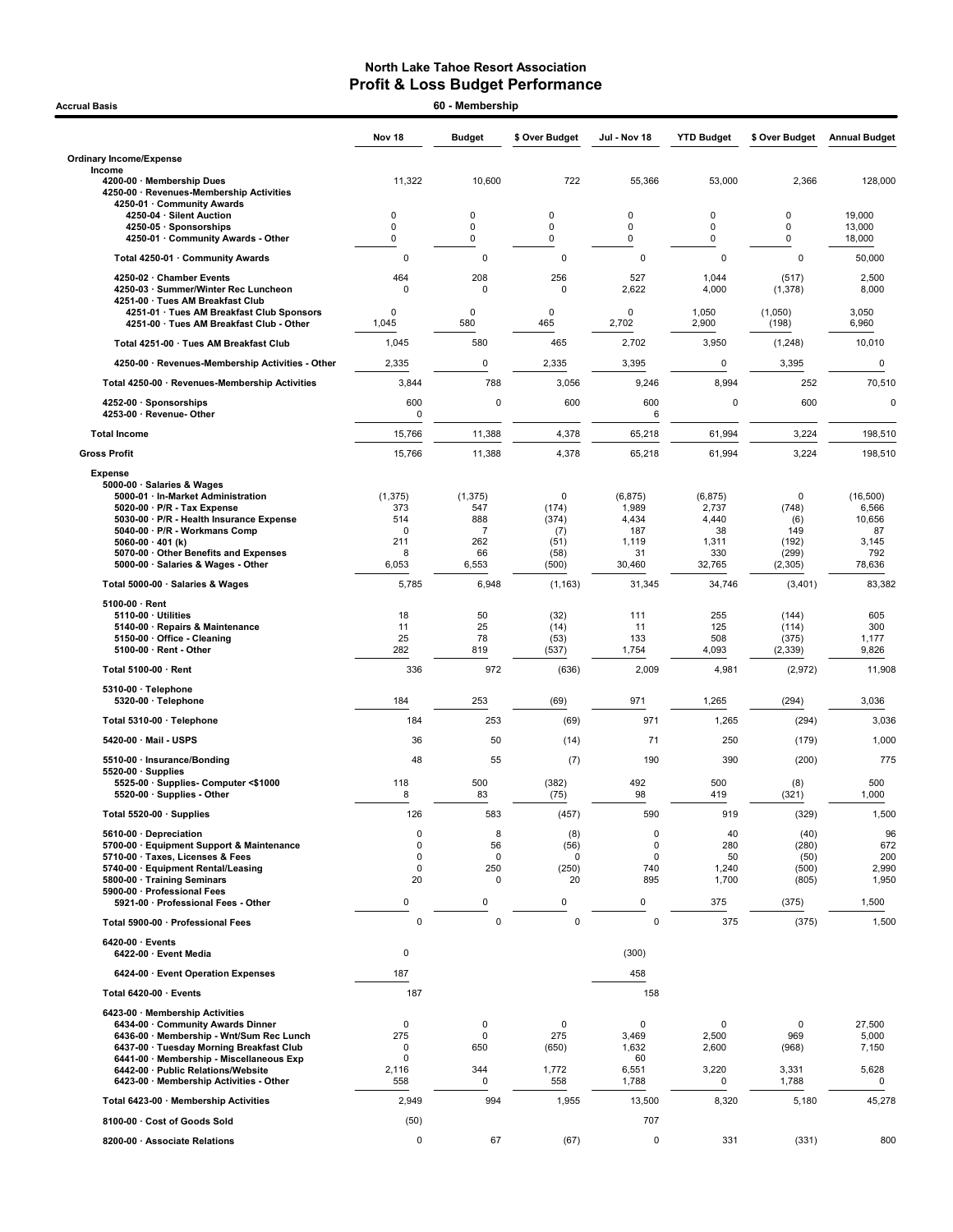Nov 18 Budget \$ Over Budget Jul - Nov 18 YTD Budget \$ Over Budget Annual Budget 8500-00 · Credit Card Fees 193 170 23 1,019 930 89 3,000 8700-00 · Automobile Expenses 69 78 (9) 214 387 (173) 933 8750-00 · Meals/Meetings 47 150 (103) 242 750 (508) 1,800 8810-00 · Dues & Subscriptions 0 35 (35) 530 175 355 420 8920-00  $\cdot$  Bad Debt Total Expense 12,474 10,669 1,805 56,002 57,129 (1,127) 161,240 Net Ordinary Income 2012 2.573 9,216 4,865 4,351 37,270 Other Income/Expense Other Expense<br> 8990-00 · Allocated 1,943 2,065 (122) 9,739 11,227 (1,488) 25,113 **Total Other Expense** 1,943 2,065 (122) 9,739 11,227 (1,488) 25,113 Net Other Income (1,943) (2,065) 122 (9,739) (11,227) 1,488 (25,113) Net Income 1,349 (1,346) 2,695 (523) (6,362) 5,839 12,157 Accrual Basis 60 - Membership